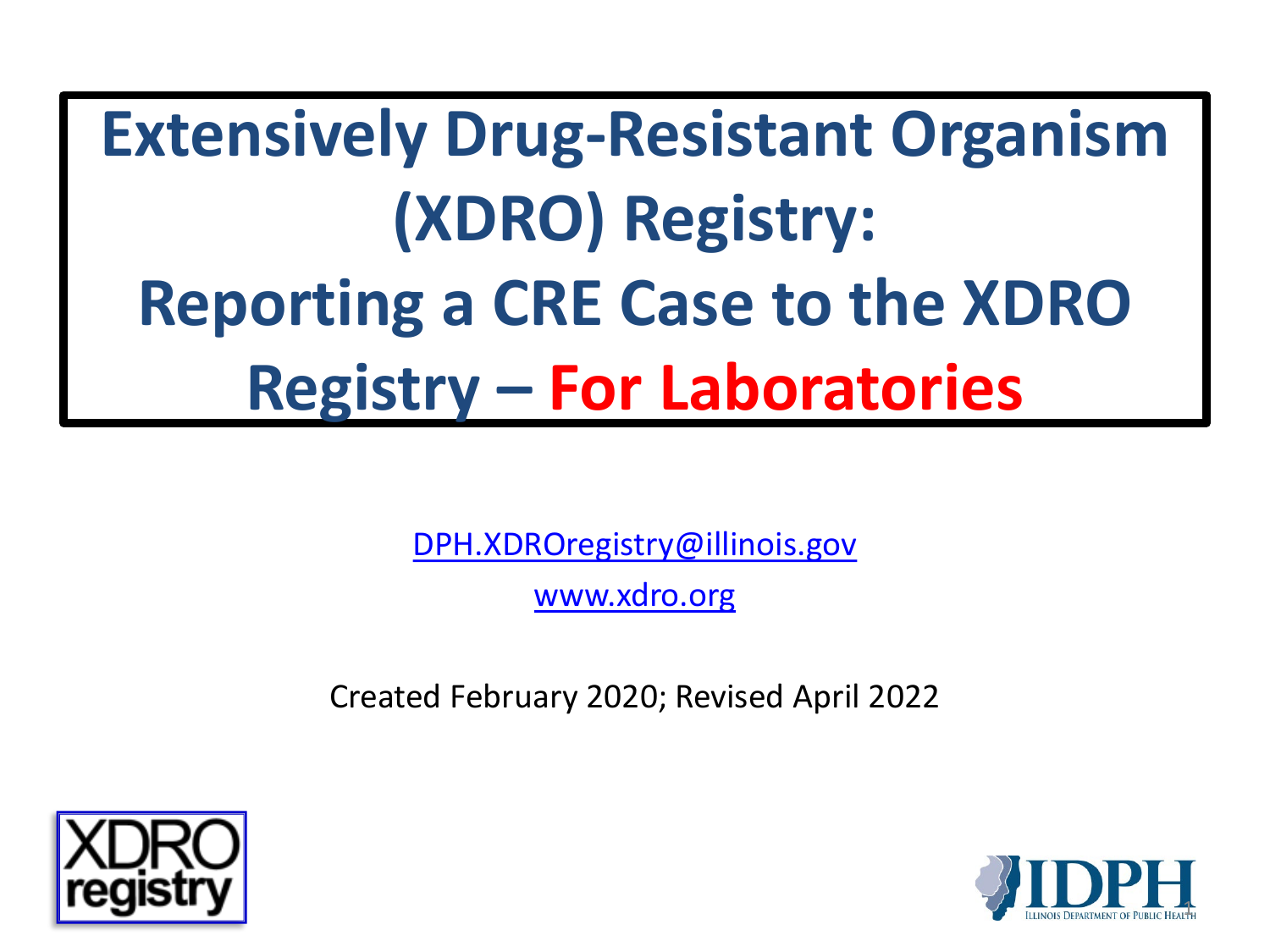# Illinois CRE Reporting Criteria

- First CRE-positive culture per patient stay must be reported to the XDRO registry (77 Ill. Adm. Code Part 690 Control of Communicable Diseases Code).
- Hospitals, hospital-affiliated clinical laboratories, independent or free-standing laboratories, longer-term care facilities, and long-term acute care hospitals in Illinois are required to report CRE isolates that meet surveillance criteria.

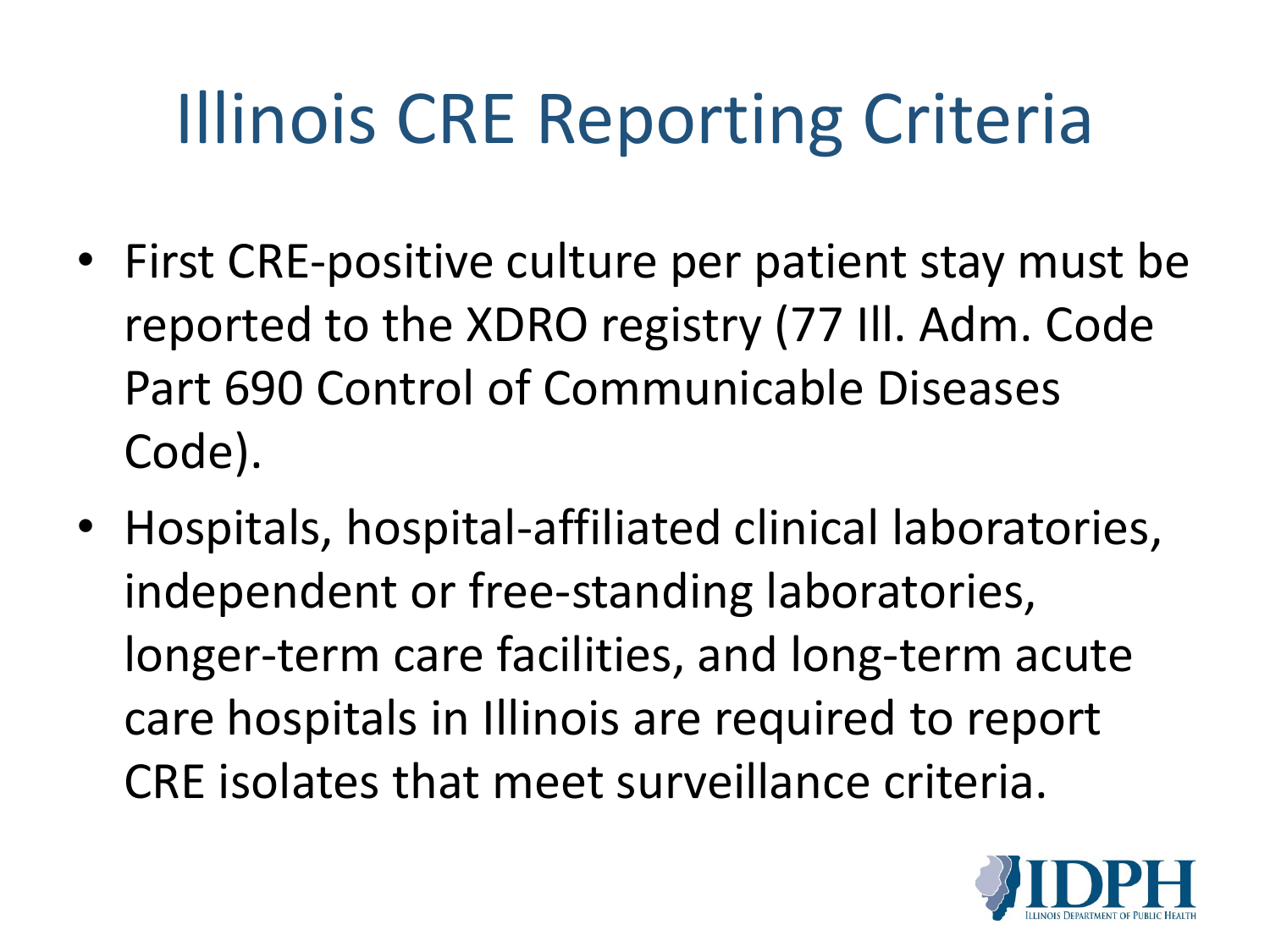



**ILLINOIS DEPARTMENT OF PUBLIC HEALT**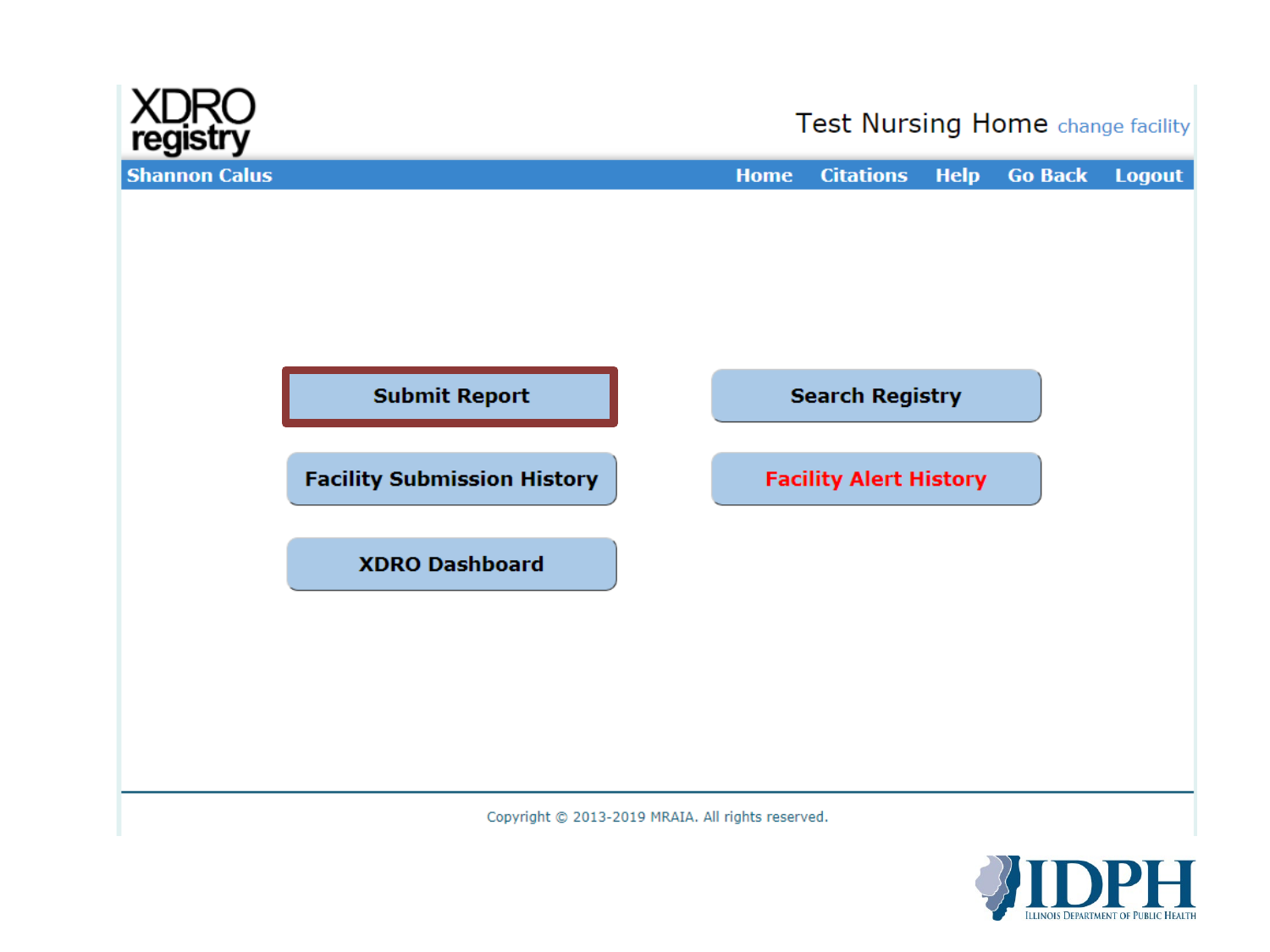# **XDRO Report**

| * Organism name<br>(genus/species)<br>Please Select Organism:<br>$\checkmark$<br>* Specimen source<br>Please Select Specimen:<br>$\checkmark$<br>* Date (culture acquisition)<br>dd<br>mm<br>yyyy | *XDRO criteria (select all that apply)<br>Reporting rule<br>Molecular test (e.g. PCR) specific<br>for carbapenemase<br>For E. coli and Klebsiella spp.<br>only (excluding K. aerogenes):<br>Resistant to ALL 3rd gen cephalosporins<br>tested and non-susceptible (intermediate or<br>resistant) to one carbapenem. Ignore<br>ertapenem. | $\Box$ Phenotypic test specific for<br>carbapenemase production                                         |
|---------------------------------------------------------------------------------------------------------------------------------------------------------------------------------------------------|------------------------------------------------------------------------------------------------------------------------------------------------------------------------------------------------------------------------------------------------------------------------------------------------------------------------------------------|---------------------------------------------------------------------------------------------------------|
| <b>Facility information</b><br><b>Facility name</b><br>Illinois Department Of Public Health<br>$\Box$ Culture obtained as outpatient                                                              | <b>Patient MRN</b>                                                                                                                                                                                                                                                                                                                       | * Date of admission/Encounter Date<br>$/$ dd<br>mm<br>yyyy                                              |
| <b>Patient demographics</b><br>* First name<br>* Gender<br>$\bigcirc$ Male $\bigcirc$ Female<br>Race<br>Please Select One:<br>v                                                                   | Middle name(if applicable)<br>* Date of birth(mm/dd/yyyy)<br>$/$ dd<br>$\frac{1}{2}$ yyyy<br>mm<br><b>Ethnicity</b><br>O Hispanic or Latino                                                                                                                                                                                              | * Last name<br><b>Social Security Number(last4)</b>                                                     |
| * Street address                                                                                                                                                                                  | $\circ$ Not Hispanic or Latino<br>* City<br>* County<br>Select a County: v                                                                                                                                                                                                                                                               | * Zip code<br>* State<br><b>Illinois</b><br>v                                                           |
| Comments<br>Include any information that may help infection preventionists who view your submission.<br>DPH.XDROregistry@Illinois.gov                                                             | Comments are not routinely monitored by IDPH. To communicate directly with IDPH, please email<br><b>CANCEL</b><br><b>SAVE DRAFT</b><br><b>SUBMIT</b>                                                                                                                                                                                     | For laboratories and IDPH only<br>* Select facility that sent specimen:<br>Please Select Facility:<br>v |

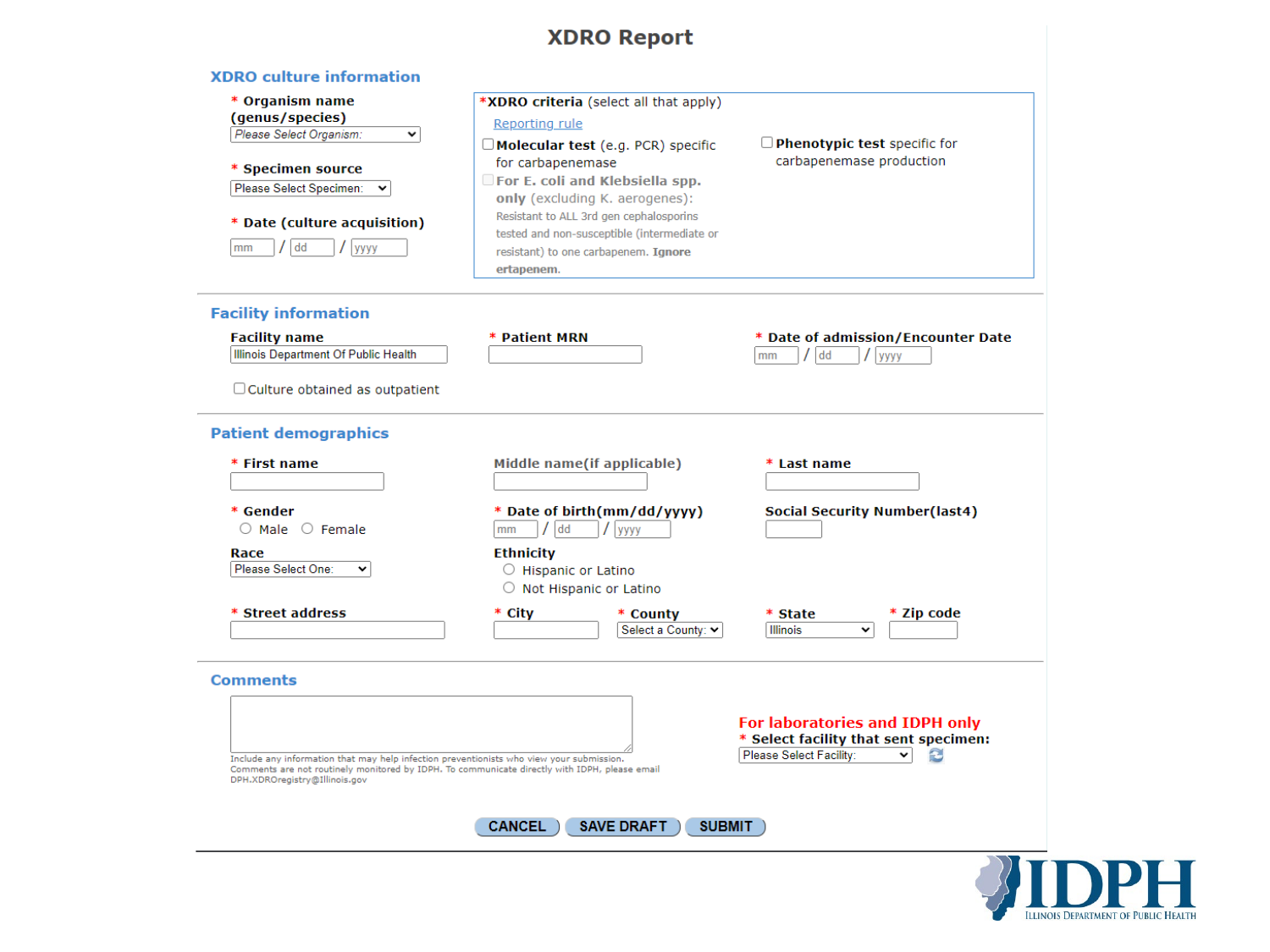|                                                                                                                                                                                                                                               | <b>XDRO Report</b>                                                                                                                                                                                                                                                                                                                                     |                                                                                                                        |
|-----------------------------------------------------------------------------------------------------------------------------------------------------------------------------------------------------------------------------------------------|--------------------------------------------------------------------------------------------------------------------------------------------------------------------------------------------------------------------------------------------------------------------------------------------------------------------------------------------------------|------------------------------------------------------------------------------------------------------------------------|
| <b>XDRO</b> culture information<br>* Organism name<br>(genus/species)<br>Please Select Organism:<br>v<br>* Specimen source<br>Please Select Specimen:<br>* Date (culture acquisition)<br>dd<br>mm<br>yyyy                                     | *XDRO criteria (select all that apply)<br>Reporting rule<br>$\Box$ Molecular test (e.g. PCR) specific<br>for carbapenemase<br><b>For E. coli and Klebsiella spp.</b><br>only (excluding K. aerogenes):<br>Resistant to ALL 3rd gen cephalosporins<br>tested and non-susceptible (intermediate or<br>resistant) to one carbapenem. Ignore<br>ertapenem. | $\Box$ Phenotypic test specific for<br>carbapenemase production                                                        |
| <b>Facility information</b><br><b>Facility name</b><br>Illinois Department Of Public Health<br>$\Box$ Culture obtained as outpatient                                                                                                          | <b>Patient MRN</b>                                                                                                                                                                                                                                                                                                                                     | * Date of admission/Encounter Date<br>dd<br>yyyy<br>mm                                                                 |
| <b>Patient demographics</b><br>* First name<br>* Gender<br>$\bigcirc$ Male $\bigcirc$ Female<br>Race<br>Please Select One:<br>v                                                                                                               | Middle name(if applicable)<br>* Date of birth(mm/dd/yyyy)<br>$/$ dd<br>$\frac{1}{2}$ yyyy<br>mm<br><b>Ethnicity</b><br>$\circ$ Hispanic or Latino<br>$\circ$ Not Hispanic or Latino                                                                                                                                                                    | * Last name<br><b>Social Security Number(last4)</b>                                                                    |
| * Street address                                                                                                                                                                                                                              | * City<br>* County<br>Select a County: ↓                                                                                                                                                                                                                                                                                                               | * Zip code<br>* State<br><b>Illinois</b><br>$\checkmark$                                                               |
| <b>Comments</b><br>Include any information that may help infection preventionists who view your submission.<br>Comments are not routinely monitored by IDPH. To communicate directly with IDPH, please email<br>DPH.XDROregistry@Illinois.gov |                                                                                                                                                                                                                                                                                                                                                        | For laboratories and IDPH only<br>* Select facility that sent specimen:<br>Please Select Facility:<br>B<br>$\check{ }$ |
|                                                                                                                                                                                                                                               | <b>CANCEL</b><br><b>SAVE DRAFT</b><br><b>SUBMIT</b>                                                                                                                                                                                                                                                                                                    |                                                                                                                        |

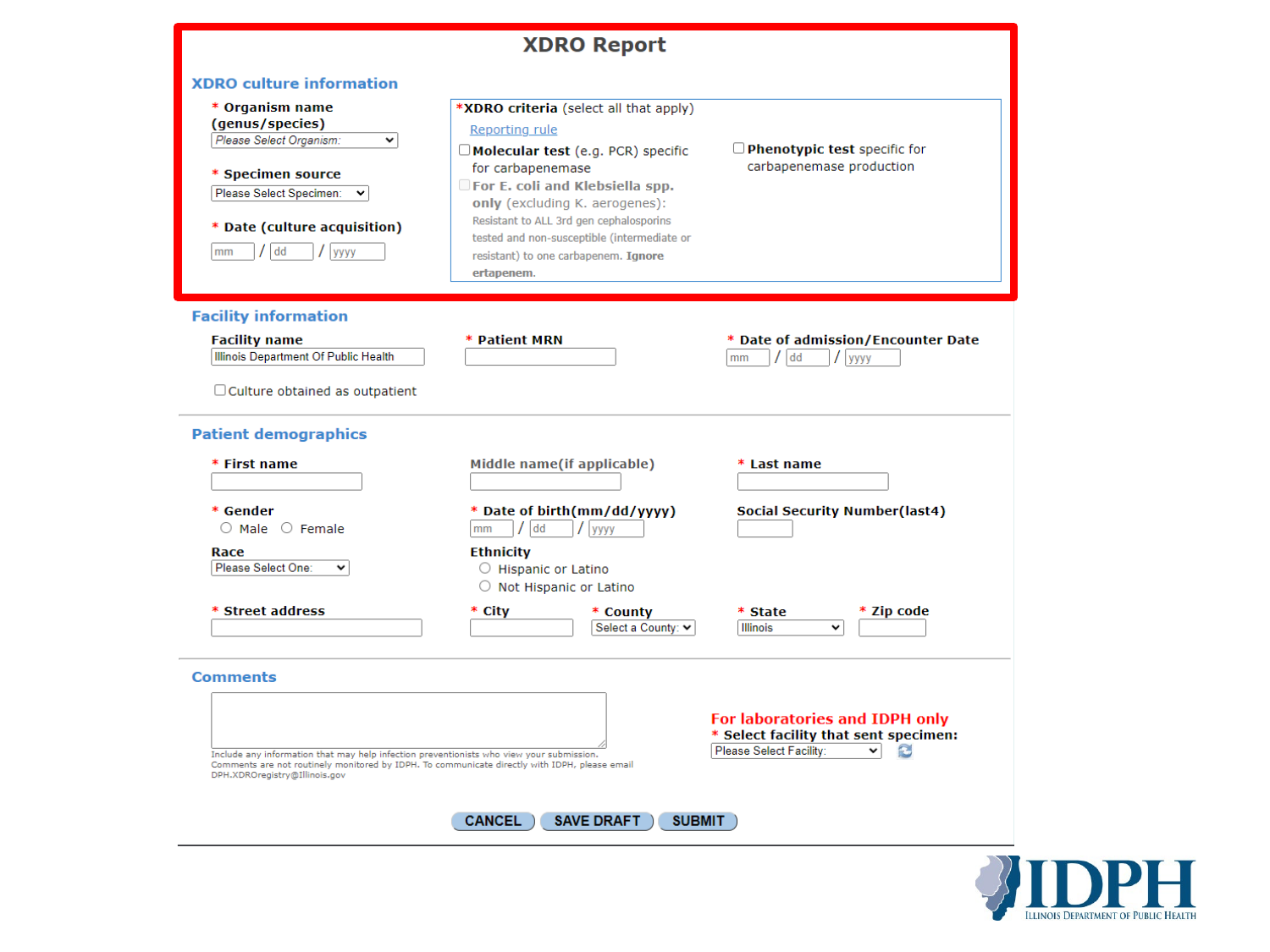



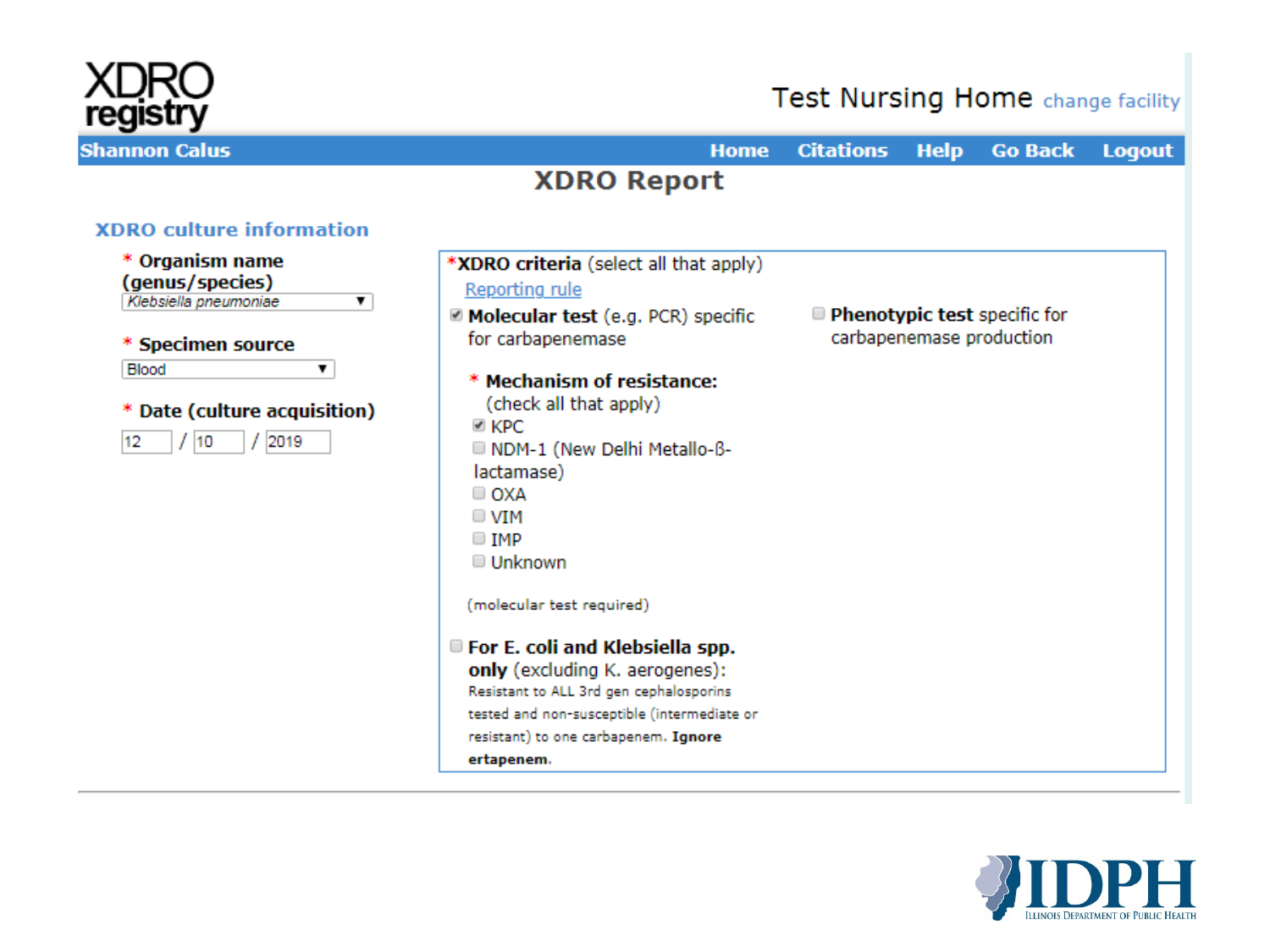

12



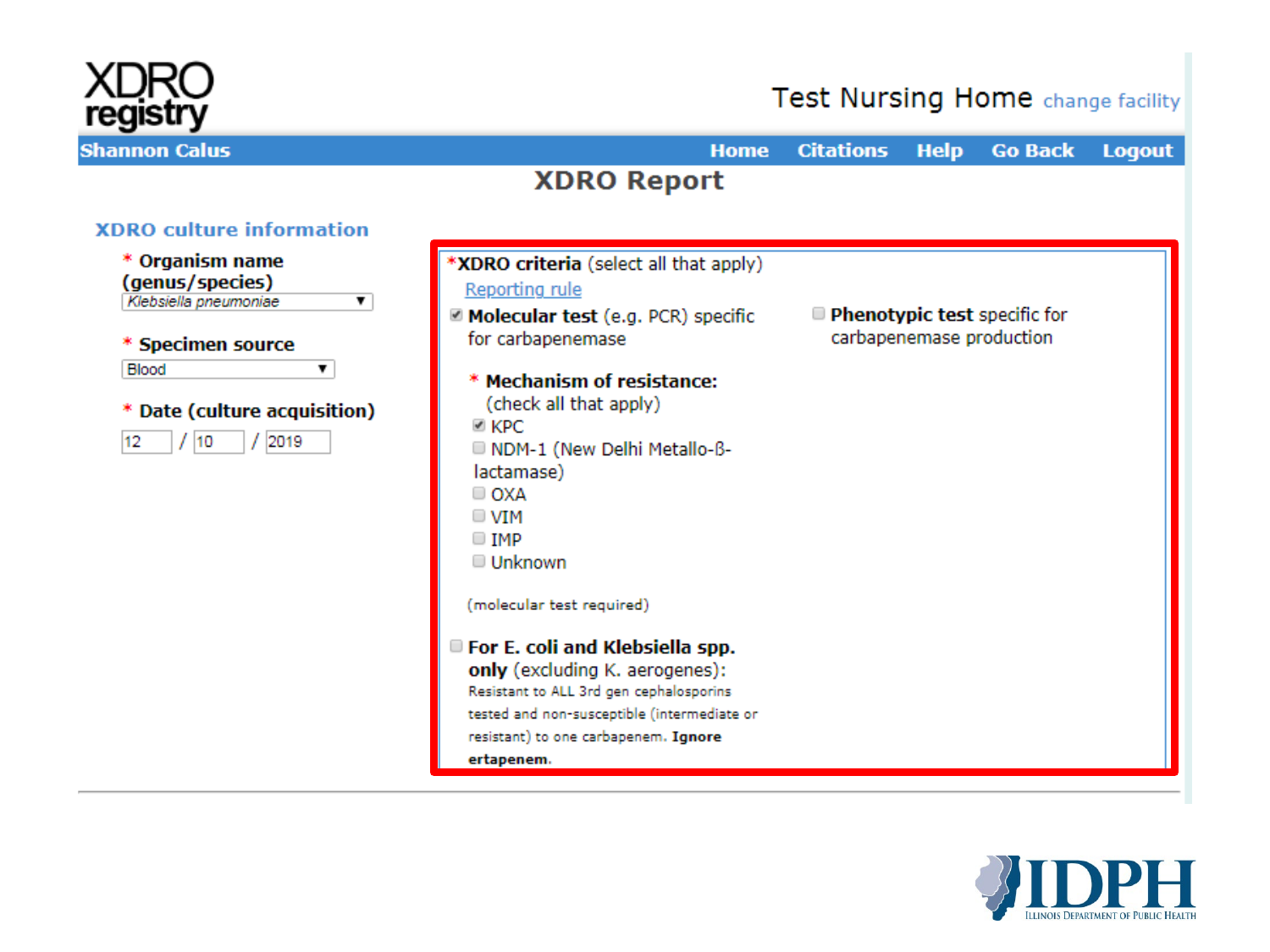



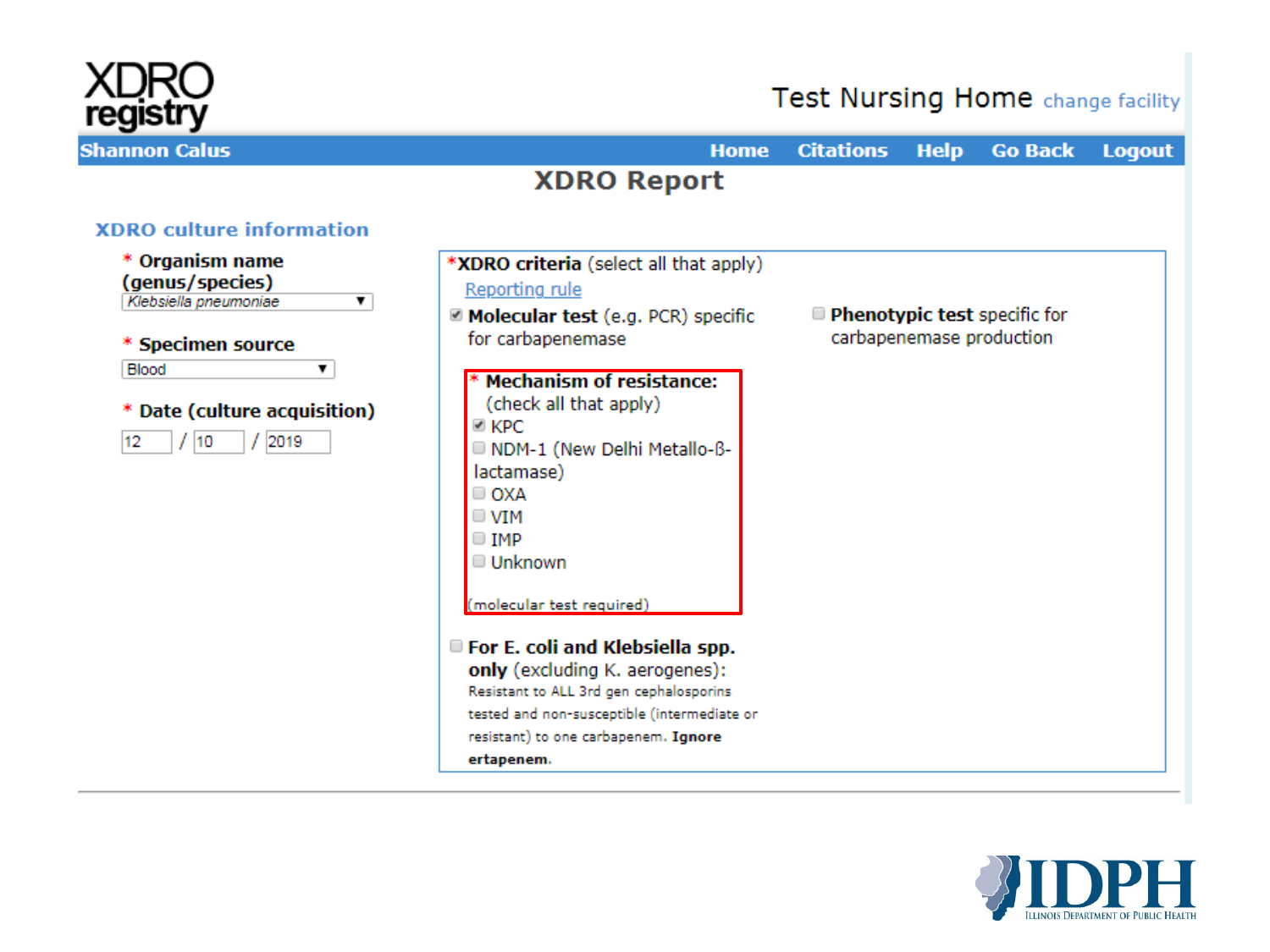

12



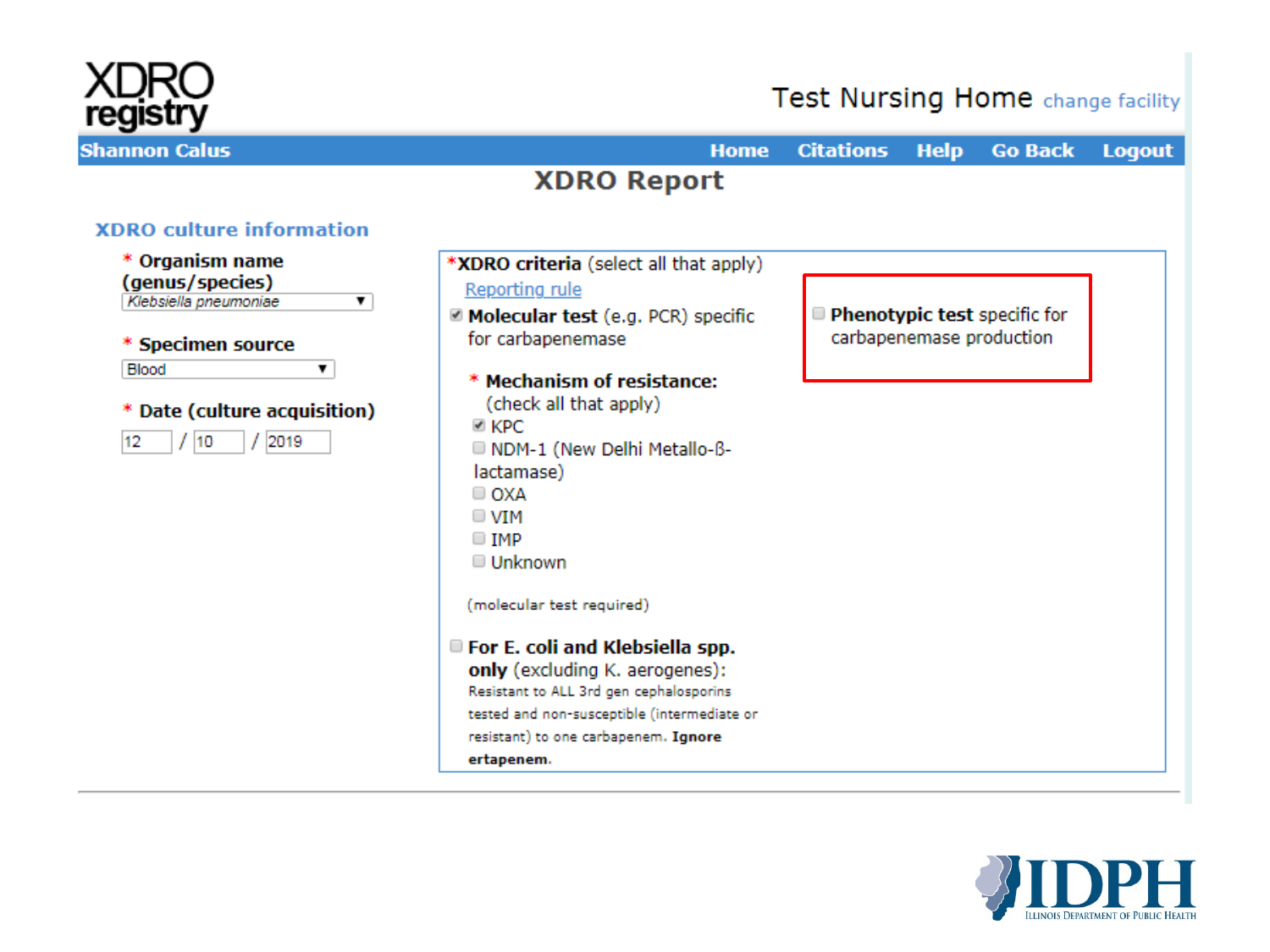

## **Shannon Calus**

#### **Home Citations Help Go Back Logout XDRO Report**

# **XDRO** culture information

#### \* Organism name (genus/species)

Klebsiella pneumoniae

#### \* Specimen source

Blood

### \* Date (culture acquisition)

▼.

۷.



\*XDRO criteria (select all that apply)

#### Reporting rule

- Molecular test (e.g. PCR) specific for carbapenemase
- For E. coli and Klebsiella spp. only (excluding K. aerogenes): Resistant to ALL 3rd gen cephalosporins tested and non-susceptible (intermediate or resistant) to one carbapenem. Ignore ertapenem.
- Phenotypic test specific for carbapenemase production

Test type used to confirm this isolate:  $\Box$  Carba NP

- Carbapenem inactivation method  $(CIM)$
- Metallo-B-lactamase (e.g., Etest)
- Modified CIM (mCIM)
- Modified Hodge
- Other: Please specify

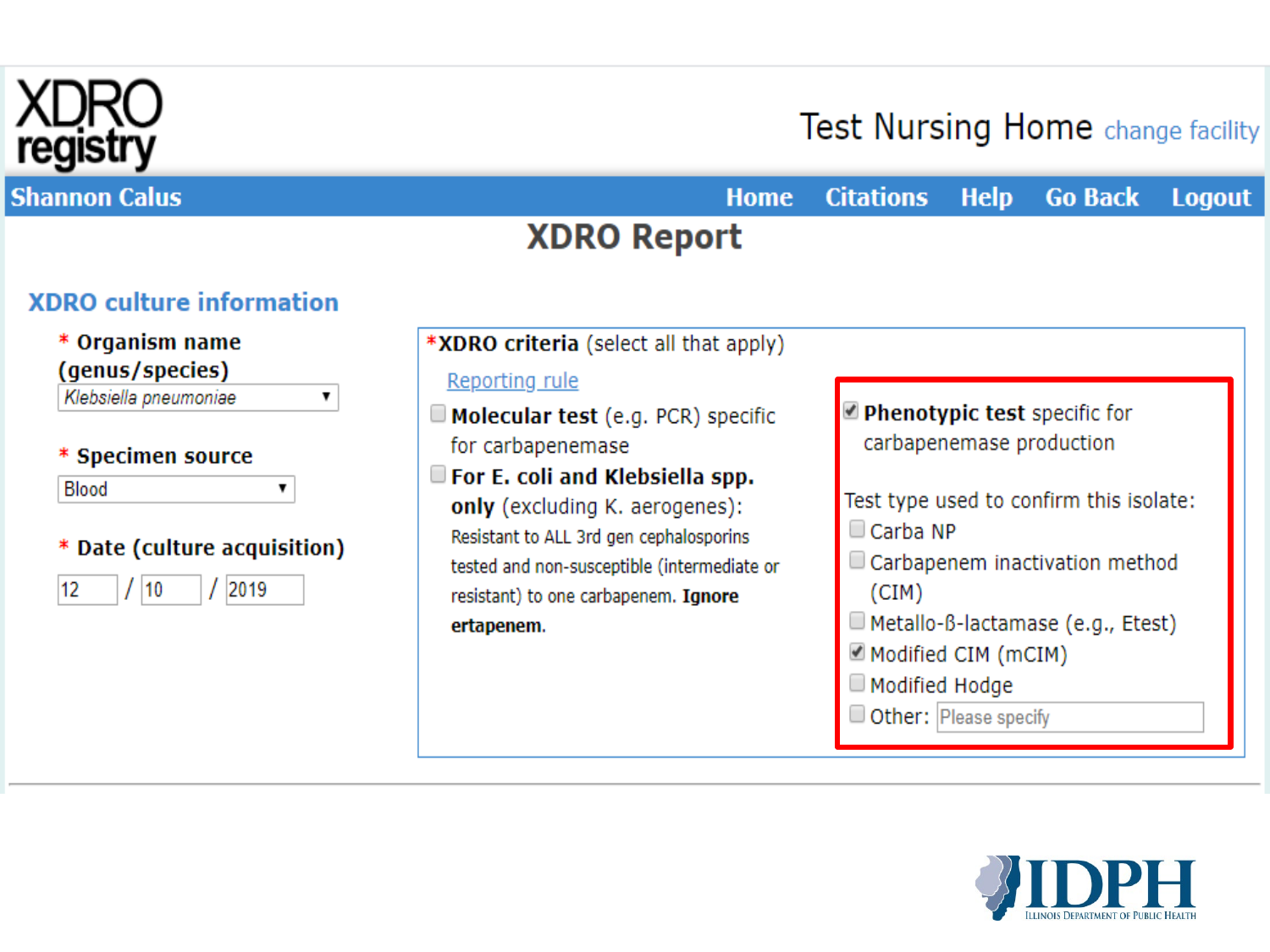

**Rachel Simon** 

#### **XDRO** culture information

#### \* Organism name \*XDRO criteria (select all that apply) (genus/species) Reporting rule Serratia spp. ۰  $\Box$  Phenotypic test specific for  $\square$  Molecular test (e.g. PCR) specific Enterobacter spp.  $\blacktriangle$ carbapenemase production for carbapenemase Escherichia coli Klebsiella aerogenes For E. coli and Klebsiella spp. Klebsiella oxytoca only (excluding K. aerogenes): Klebsiella pneumoniae Resistant to ALL 3rd gen cephalosporins Klebsiella spp. tested and non-susceptible (intermediate or Morganella morganii Pantoea agglomerans resistant) to one carbapenem. Ignore Proteus mirabilis ertapenem. Proteus spp. Providencia stuartii Fa Providencia spp. Raoultella spp. \* Date of admission/Encounter Date Salmonella spp. \* Patient MRN Serratia marcescens 9999  $/15$  $10$ 2021 Serratia spp. Shigella spp. ent Yersinia spp. Screen only (organism unknown) Not listed



www.xdro.org says

Warning: This selection is only appropriate for tests that screen for carbapenemase production among Enterobacteriaceae but do not identify the organism. (Example: CRE chromogenic agar).

# lic Health change facility

**Help Go Back Logout** 

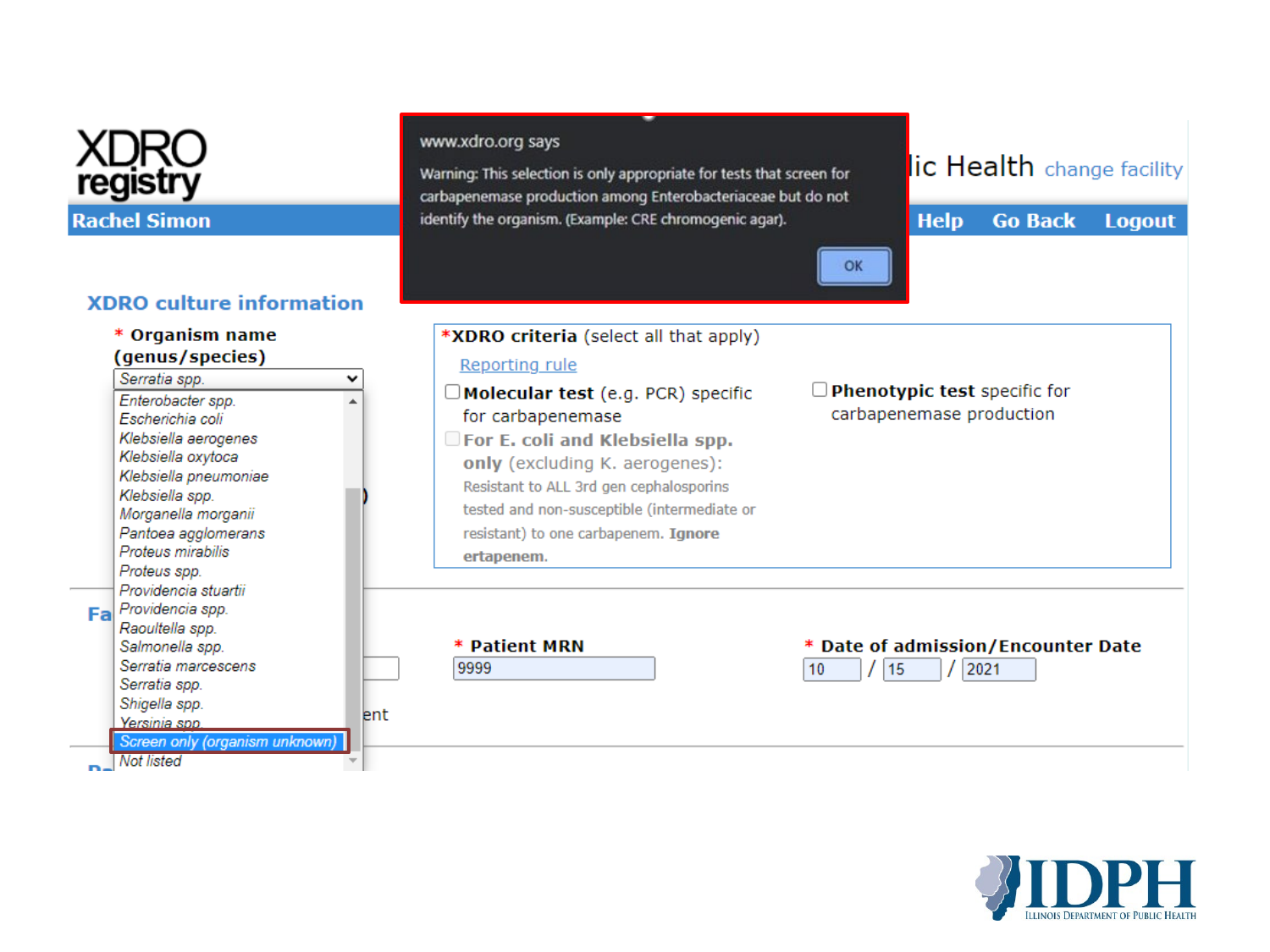

# Illinois Department Of Public Health change facility

**Rachel Simon** 

**Citations Home Help Go Back Logout** 

# **XDRO Report**



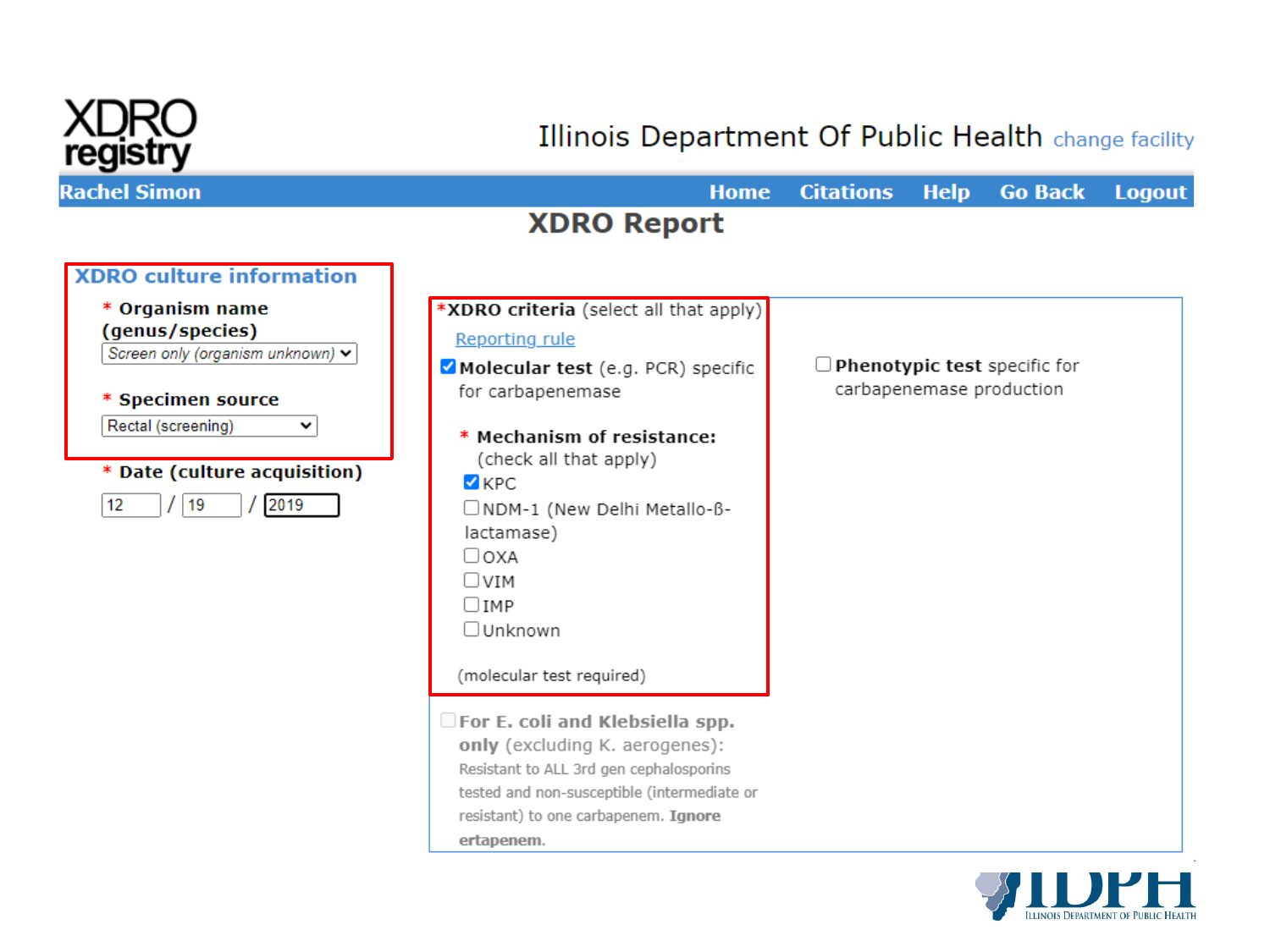



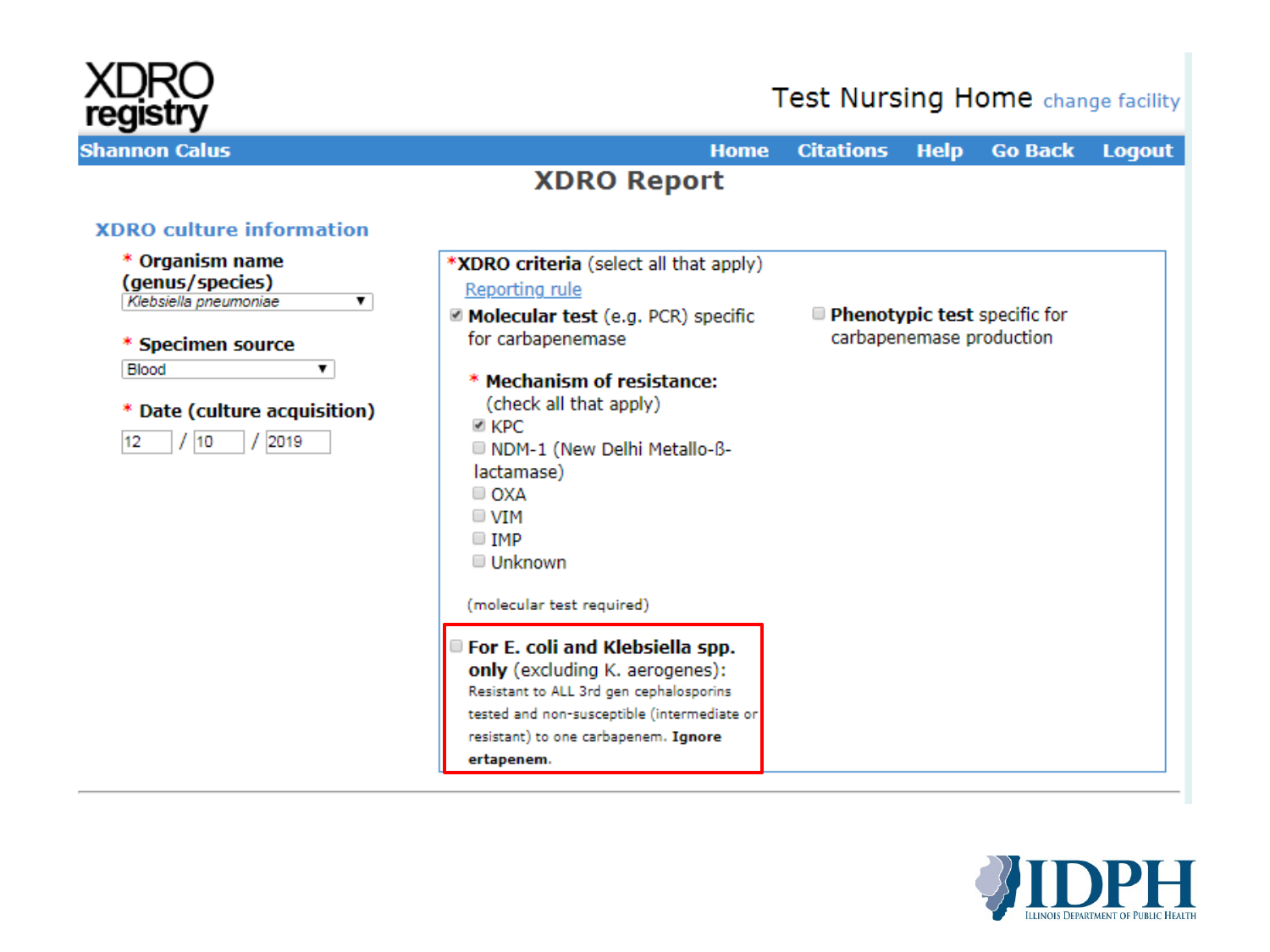| <b>Facility information</b><br><b>Facility name</b><br>Illinois Department Of Public Health<br>$\Box$ Culture obtained as outpatient | * Patient MRN<br>9999                                                 | * Date of admission/Encounter Date<br>2021<br>19<br>10 |
|--------------------------------------------------------------------------------------------------------------------------------------|-----------------------------------------------------------------------|--------------------------------------------------------|
| <b>Patient demographics</b>                                                                                                          |                                                                       |                                                        |
| * First name<br>Super                                                                                                                | Middle name(if applicable)                                            | * Last name<br>Bug                                     |
| * Gender<br>$\circ$ Male $\circ$ Female                                                                                              | * Date of birth(mm/dd/yyyy)<br> 01<br>/ 1914<br>01                    | <b>Social Security Number(last4)</b>                   |
| Race<br>Please Select One:<br>$\checkmark$                                                                                           | <b>Ethnicity</b><br>Hispanic or Latino<br>Not Hispanic or Latino<br>U |                                                        |
| * Street address<br>123 Sesame St.                                                                                                   | * City<br>* County<br>Cook<br>Chicago<br>v                            | * Zip code<br>* State<br>60222<br>Illinois<br>丷        |

**SAVE DRAFT** 

**SUBMIT** 

#### **Comments**



**CANCEL** 

#### For laboratories and IDPH only

\* Select facility that sent specimen:

Please Select Facility: B  $\mathord{\check{\mathsf{v}}}$  .

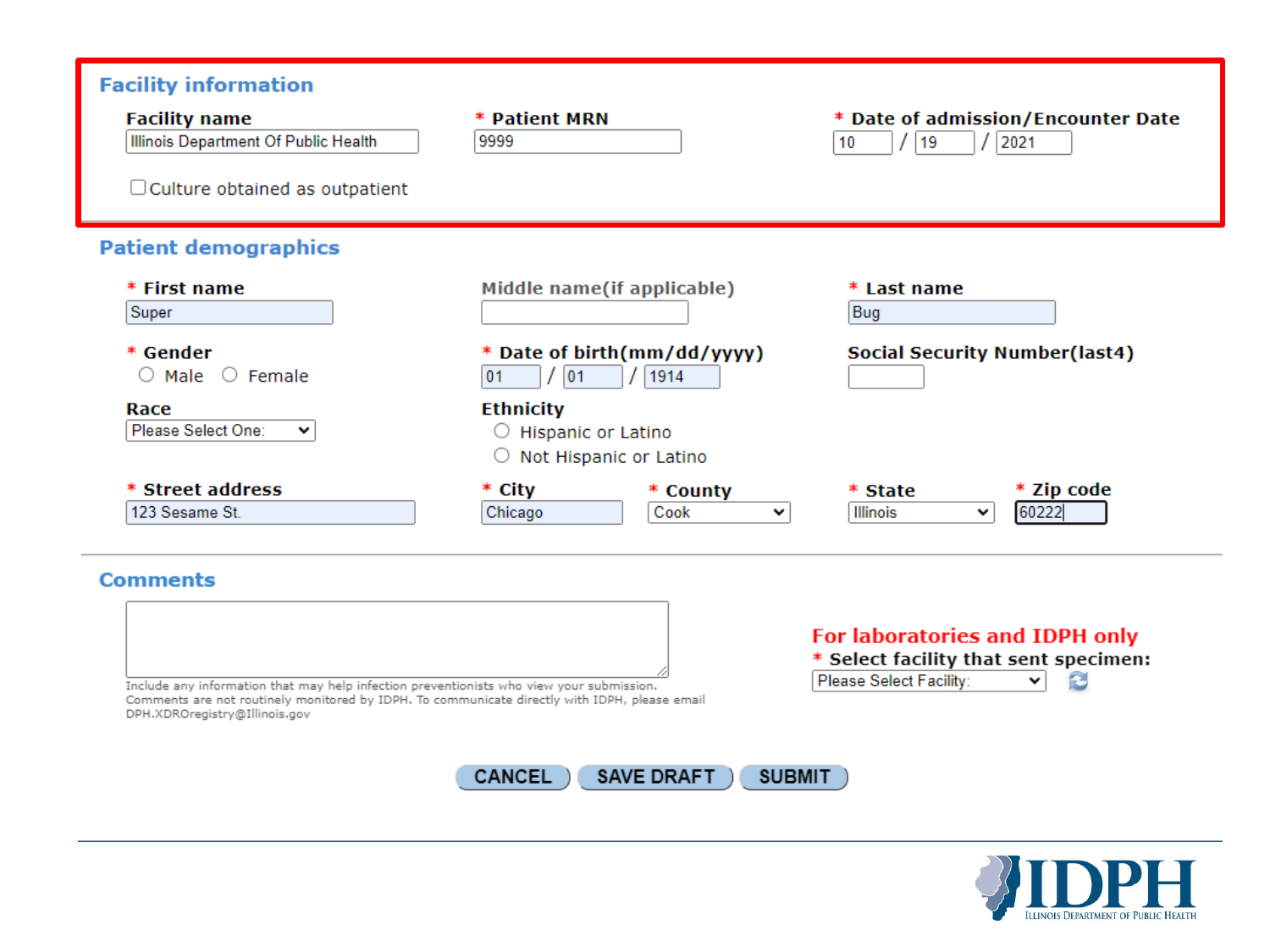| <b>Facility information</b><br><b>Facility name</b>                                                                                          | * Patient MRN                                                                                 | * Date of admission/Encounter Date                                                                                      |
|----------------------------------------------------------------------------------------------------------------------------------------------|-----------------------------------------------------------------------------------------------|-------------------------------------------------------------------------------------------------------------------------|
| Illinois Department Of Public Health                                                                                                         | 9999                                                                                          | 19<br>2021<br>10                                                                                                        |
| $\Box$ Culture obtained as outpatient                                                                                                        |                                                                                               |                                                                                                                         |
| <b>Patient demographics</b><br>* First name<br>Super                                                                                         | Middle name(if applicable)                                                                    | * Last name<br>Bug                                                                                                      |
| * Gender<br>$\bullet$ Male $\circ$ Female                                                                                                    | * Date of birth(mm/dd/yyyy)<br>$/$ 01<br>/1914<br>01                                          | <b>Social Security Number(last4)</b>                                                                                    |
| Race<br>Please Select One:<br>v                                                                                                              | <b>Ethnicity</b><br>O Hispanic or Latino<br>O Not Hispanic or Latino                          |                                                                                                                         |
| * Street address                                                                                                                             | * City<br>* County                                                                            | * Zip code<br>* State                                                                                                   |
| 123 Sesame St.                                                                                                                               | Chicago<br>Cook<br>$\checkmark$                                                               | 60222<br>Illinois<br>$\checkmark$                                                                                       |
| <b>Comments</b><br>Include any information that may help infection preventionists who view your submission.<br>DPH.XDROregistry@Illinois.gov | Comments are not routinely monitored by IDPH. To communicate directly with IDPH, please email | For laboratories and IDPH only<br>* Select facility that sent specimen:<br>Please Select Facility:<br>B<br>$\checkmark$ |
|                                                                                                                                              | <b>SAVE DRAFT</b><br><b>CANCEL</b>                                                            | <b>SUBMIT</b>                                                                                                           |
|                                                                                                                                              |                                                                                               |                                                                                                                         |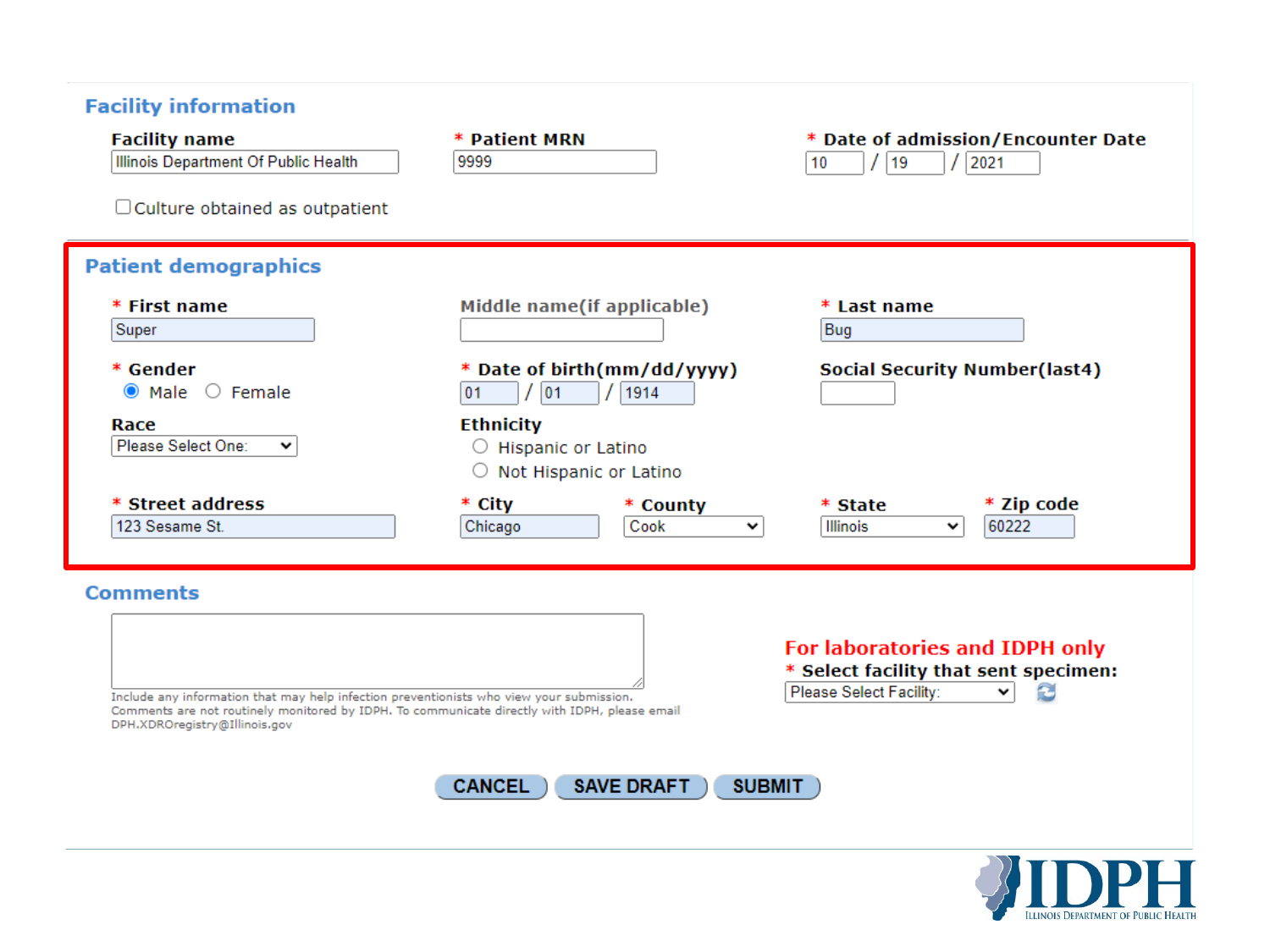

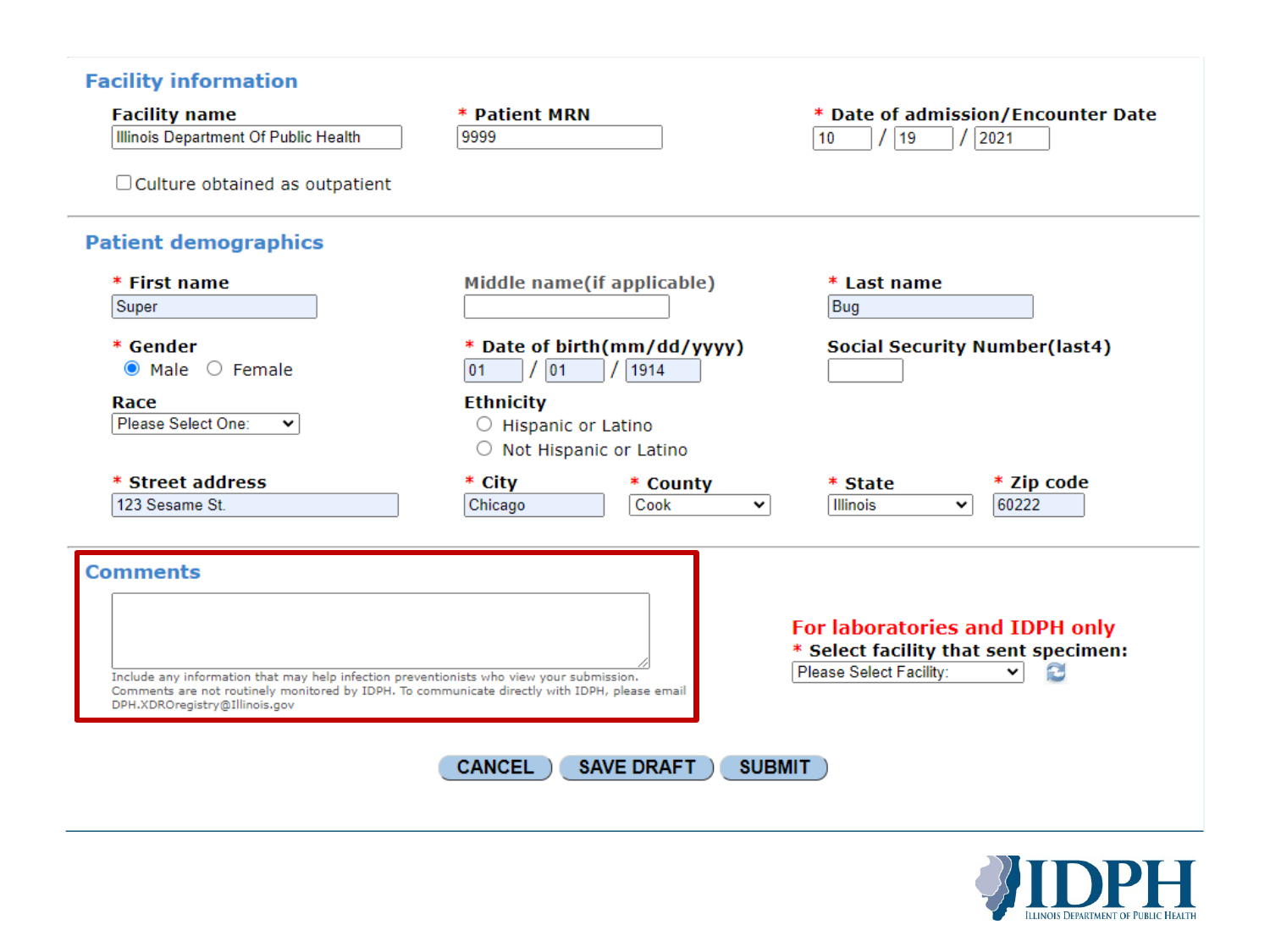| <b>Facility information</b>                                                                                                                                                                                                |                                                                            |                                                                                                              |
|----------------------------------------------------------------------------------------------------------------------------------------------------------------------------------------------------------------------------|----------------------------------------------------------------------------|--------------------------------------------------------------------------------------------------------------|
| <b>Facility name</b><br>Illinois Department Of Public Health                                                                                                                                                               | <b>* Patient MRN</b><br>9999                                               | * Date of admission/Encounter Date<br>$/$ 2021<br>19<br>10                                                   |
| $\Box$ Culture obtained as outpatient                                                                                                                                                                                      |                                                                            |                                                                                                              |
| <b>Patient demographics</b>                                                                                                                                                                                                |                                                                            |                                                                                                              |
| * First name<br>Super                                                                                                                                                                                                      | Middle name(if applicable)                                                 | * Last name<br>Bug                                                                                           |
| * Gender<br>$\bullet$ Male $\circ$ Female                                                                                                                                                                                  | * Date of birth(mm/dd/yyyy)<br>01<br>1914<br>01                            | <b>Social Security Number(last4)</b>                                                                         |
| Race<br>Please Select One:<br>v                                                                                                                                                                                            | <b>Ethnicity</b><br>$\circ$ Hispanic or Latino<br>O Not Hispanic or Latino |                                                                                                              |
| * Street address<br>123 Sesame St.                                                                                                                                                                                         | * City<br>* County<br>Cook<br>Chicago<br>v                                 | * Zip code<br>* State<br><b>Illinois</b><br>60222<br>v                                                       |
| <b>Comments</b>                                                                                                                                                                                                            |                                                                            |                                                                                                              |
| Include any information that may help infection preventionists who view your submission.<br>Comments are not routinely monitored by IDPH. To communicate directly with IDPH, please email<br>DPH.XDROregistry@Illinois.gov | <b>CANCEL</b><br><b>SAVE DRAFT</b><br><b>SUBMIT</b>                        | For laboratories and IDPH only<br>* Select facility that sent specimen:<br>Please Select Facility:<br>v<br>2 |



Labs need to select the facility that collected the specimen.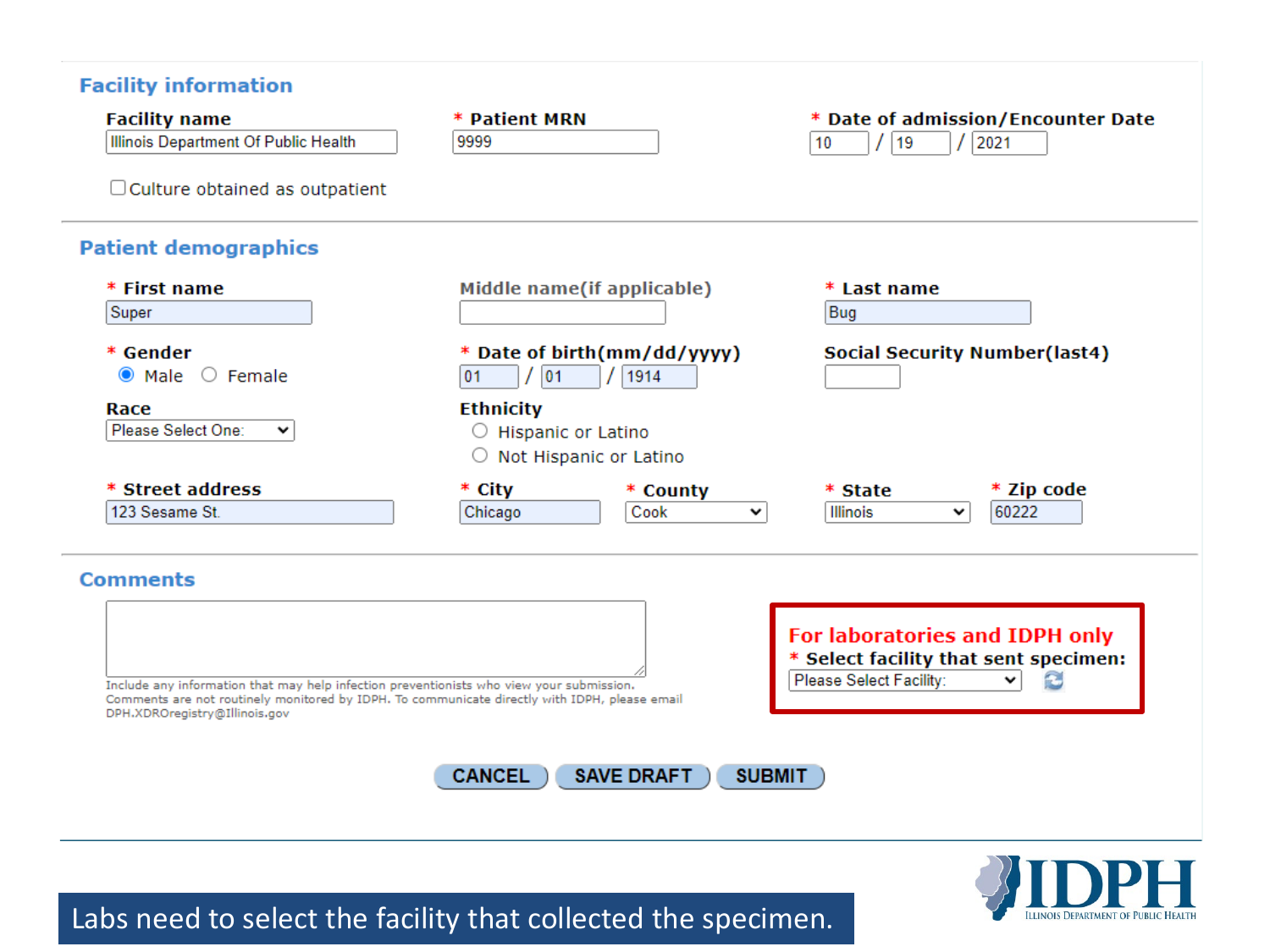

**SAVE DRAFT CANCEL** 

**SUBMIT** 

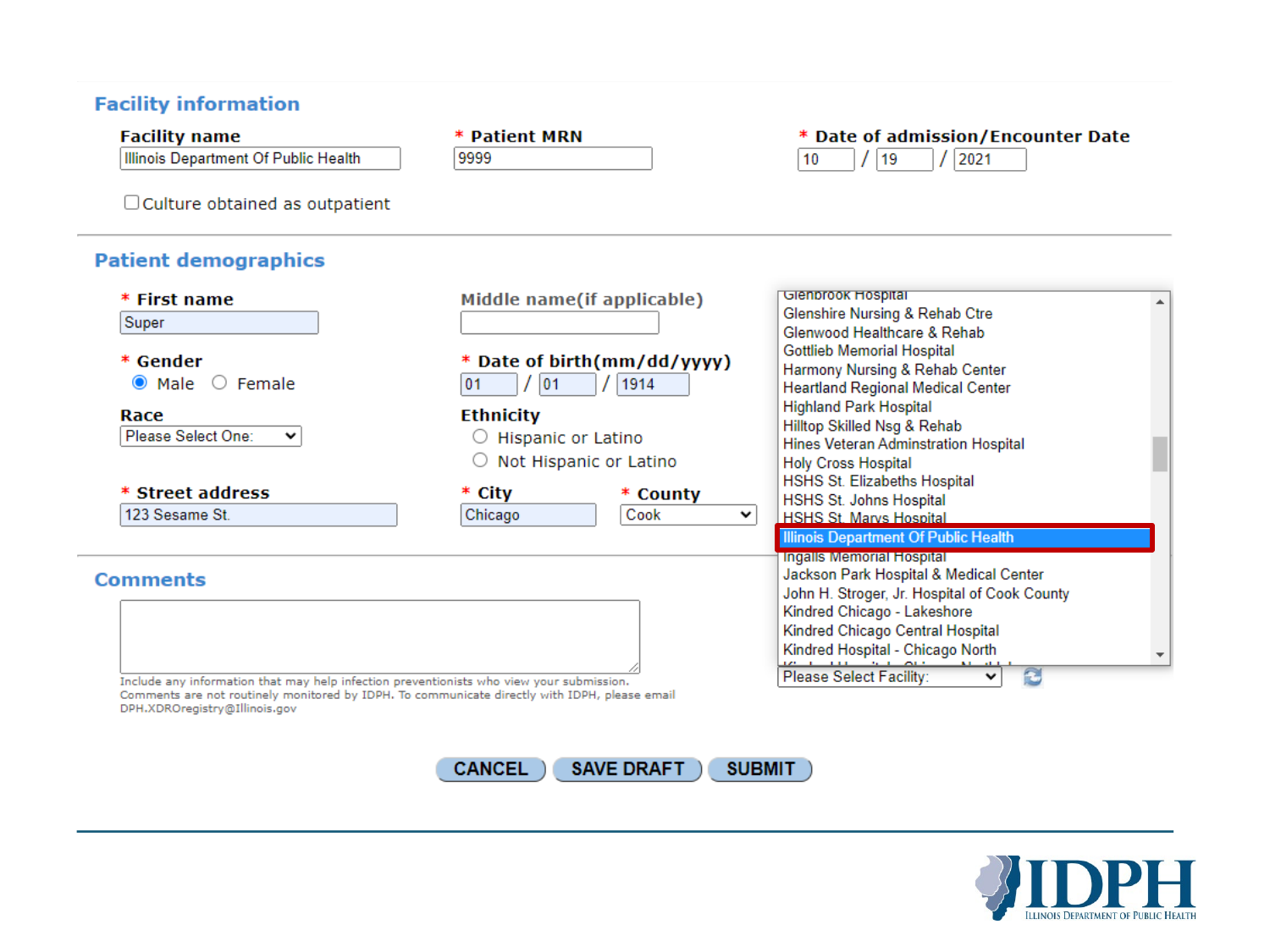



If the facility is not in your dropdown, select 'Search facility'.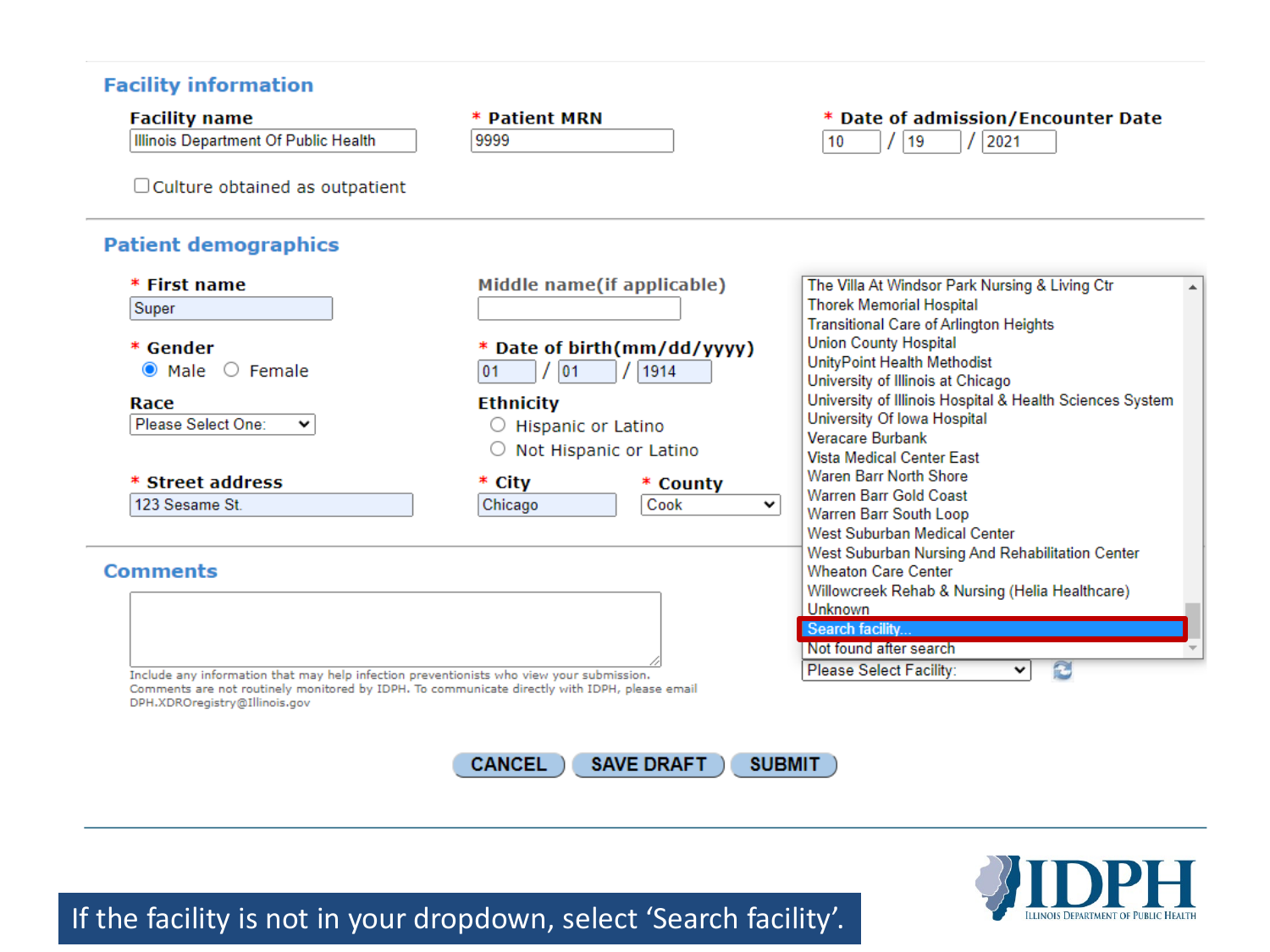- e



|                                 |                                                  |                                                         |                                                                    | Illinois Department Of Public Health change facility |  |
|---------------------------------|--------------------------------------------------|---------------------------------------------------------|--------------------------------------------------------------------|------------------------------------------------------|--|
| <b>Add Facility to Dropdown</b> |                                                  |                                                         |                                                                    |                                                      |  |
|                                 | <b>Facility Name</b>                             | <b>DPHSiteCode</b>                                      | <b>ZipCode</b>                                                     | <b>Search</b>                                        |  |
| <b>Action</b>                   | <b>Facility Name</b>                             | <b>DPHsitecode</b>                                      | <b>Street</b>                                                      | <b>City State Zip</b>                                |  |
| <b>DELETE</b>                   | <b>ACL Laboratories</b>                          | 5176                                                    | 5400 Pearl Street                                                  | Rosemont, Illinois 60018                             |  |
| <b>DELETE</b>                   | <b>ACL Laboratories</b>                          | 5176                                                    | 5400 Pearl Street                                                  | Rosemont, Illinois 60018                             |  |
| <b>DELETE</b>                   | <b>ACL Laboratories</b>                          | 5176                                                    | 5400 Pearl Street                                                  | Rosemont, Illinois 60018                             |  |
| ADD                             | 3P4Care (IL) LLC Avondale                        | 03191000                                                | 3502 N Kedzie Ave                                                  | Chicago, Illinois 60618                              |  |
| <b>ADD</b>                      | 7 Hills Healthcare Center                        | 1121050                                                 | 8419 S Cottage Grove                                               | Chicago, Illinois 60619                              |  |
| <b>ADD</b>                      | AAYU Clinics Randolph Immedi                     | 1090764                                                 | 647 W. Randolph                                                    | Chicago, Illinois 60661                              |  |
| <b>ADD</b>                      | Abbington Rehab & Nursing Ct                     | 1001192                                                 | 31 West Central                                                    | Roselle, Il 60172                                    |  |
| <b>ADD</b>                      | <b>Abbott House</b>                              | 1001193                                                 | 405 Central Avenue                                                 | Highland Park, Il 60035                              |  |
| ADD                             | Abdallah Karam, MD, SC                           | 777941                                                  | 657 E Golf Road, Suite 306                                         | Arlington Heights, Illinois 6                        |  |
| <b>DELETE</b>                   | Abington Of Glenview<br>$\mathbf{1}$<br>previous | 1002188<br>$\vert$ 3<br> 2 <br>5<br>$\overline{4}$<br>6 | 3901 Glenview Road<br>9<br>$\frac{1}{215}$<br>8<br>216<br>$ $ next | Glenview, Il 60025                                   |  |
|                                 |                                                  |                                                         |                                                                    |                                                      |  |
|                                 |                                                  |                                                         |                                                                    |                                                      |  |
|                                 |                                                  |                                                         | Copyright © 2013-2022 MRAIA. All rights reserved.                  |                                                      |  |
|                                 |                                                  |                                                         |                                                                    |                                                      |  |



Search for the facility to add using name, site code, or zip.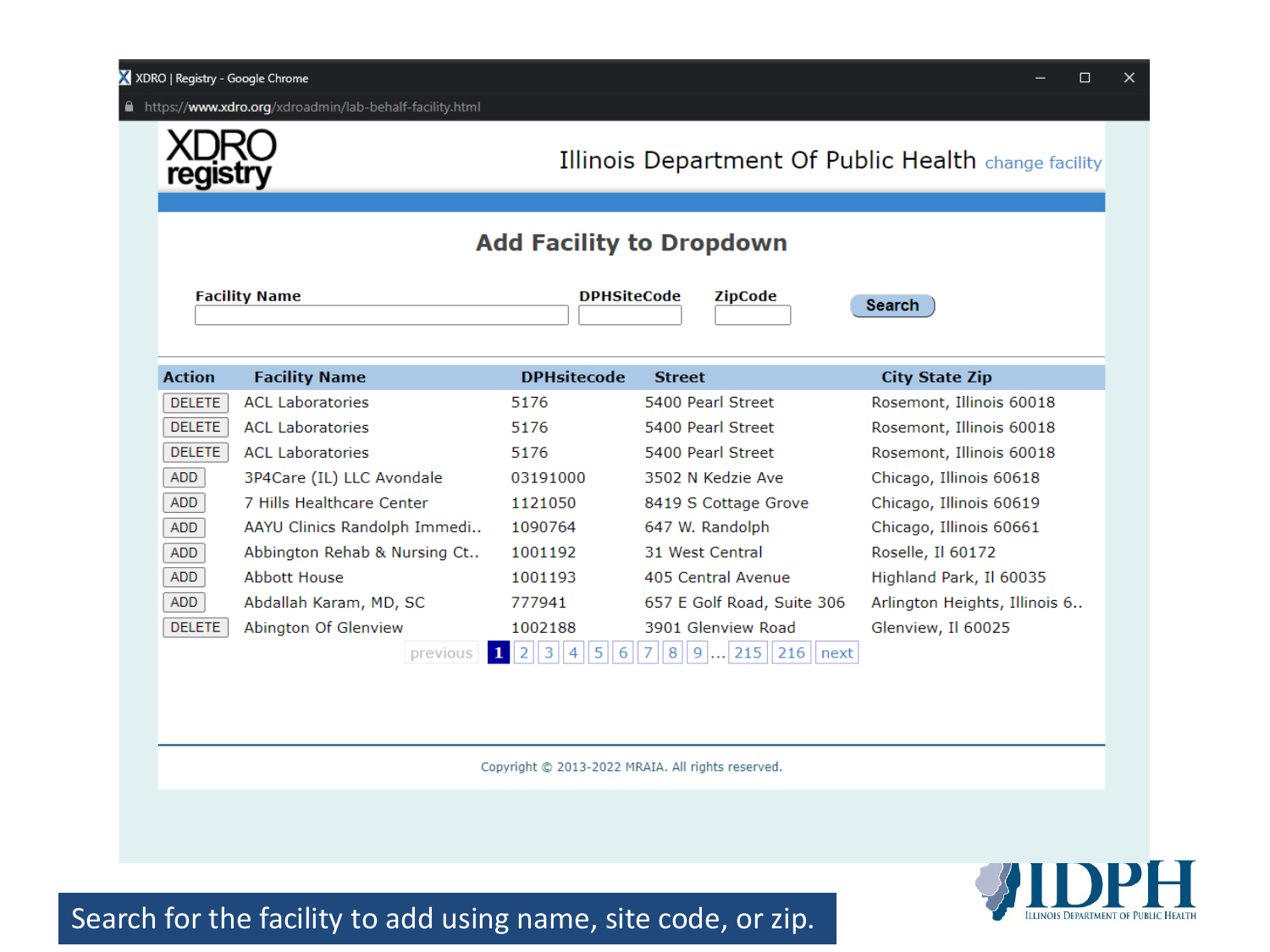|  | X XDRO   Registry - Google Chrome |  |  |
|--|-----------------------------------|--|--|
|  |                                   |  |  |

a xdro.org/xdroadmin/lab-behalf-facility.html?sort=&order=&pagenum=1&facilityname=illinois+department&sitecode=&citystatezip=&search=Search

| registry                        |                              | Illinois Department Of Public Health change facility |                        |                         |
|---------------------------------|------------------------------|------------------------------------------------------|------------------------|-------------------------|
| <b>Add Facility to Dropdown</b> |                              |                                                      |                        |                         |
| illinois                        | <b>Facility Name</b>         | <b>DPHSiteCode</b>                                   | <b>ZipCode</b>         | <b>Search</b>           |
| <b>Action</b>                   | <b>Facility Name</b>         | <b>DPHsitecode</b>                                   | <b>Street</b>          | <b>City State Zip</b>   |
| <b>DELETE</b>                   | Illinois Department Of Publi | $\mathbf 0$                                          | 122 South Michigan Ave | Chicago, Illinois 60603 |
| ADD                             | Illinois Test Facility       | 426                                                  | 711 Kaskaskia Street   | Menard, IL 62259        |
|                                 |                              |                                                      |                        |                         |
|                                 |                              | Copyright @ 2013-2022 MRAIA. All rights reserved.    |                        |                         |
|                                 |                              |                                                      |                        | )) [                    |

**ILLINOIS DEPARTMENT OF PUBLIC HEALTH** 

Hit 'Add' for the facility you need in the dropdown.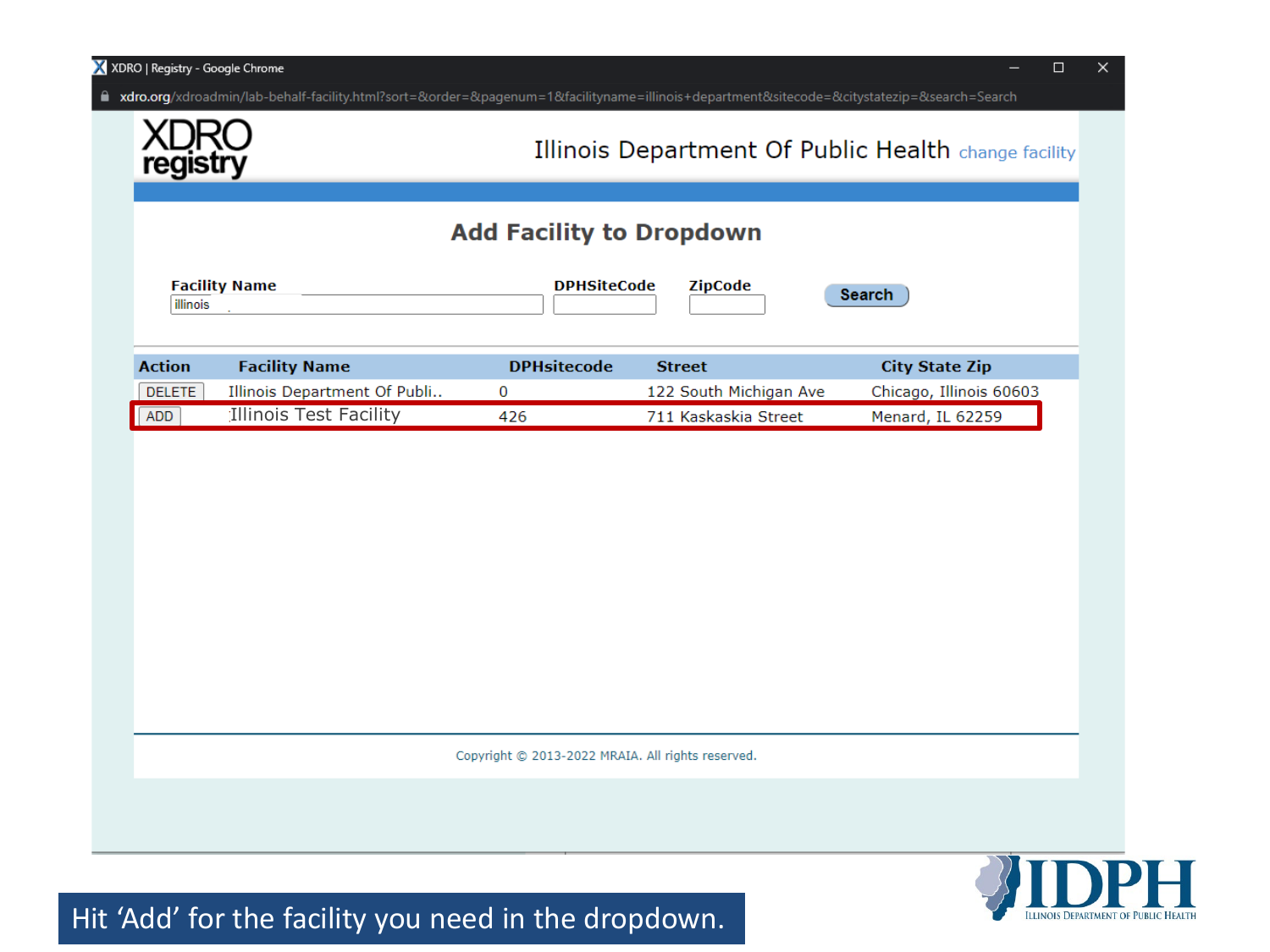

| <b>Add Facility to Dropdown</b>                   |                              |                               |                    |                                                                                                                            |                         |
|---------------------------------------------------|------------------------------|-------------------------------|--------------------|----------------------------------------------------------------------------------------------------------------------------|-------------------------|
| illinois                                          | <b>Facility Name</b>         |                               | <b>DPHSiteCode</b> | <b>ZipCode</b>                                                                                                             | <b>Search</b>           |
|                                                   |                              | <b>Illinois Test Facility</b> |                    | has been added to dropdown list.<br>When you finish, please close this window. And click Refresh button near the dropdown. |                         |
| <b>Action</b>                                     | <b>Facility Name</b>         |                               | <b>DPHsitecode</b> | <b>Street</b>                                                                                                              | <b>City State Zip</b>   |
| <b>DELETE</b>                                     | Illinois Department Of Publi |                               | $\mathbf{0}$       | 122 South Michigan Ave                                                                                                     | Chicago, Illinois 60603 |
| <b>DELETE</b>                                     | Illinois Test Facility       |                               | 426                | 711 Kaskaskia Street                                                                                                       | Menard, IL 62259        |
|                                                   |                              |                               |                    |                                                                                                                            |                         |
|                                                   |                              |                               |                    |                                                                                                                            |                         |
|                                                   |                              |                               |                    |                                                                                                                            |                         |
| Copyright @ 2013-2022 MRAIA. All rights reserved. |                              |                               |                    |                                                                                                                            |                         |
|                                                   |                              |                               |                    |                                                                                                                            |                         |
|                                                   |                              |                               |                    |                                                                                                                            |                         |

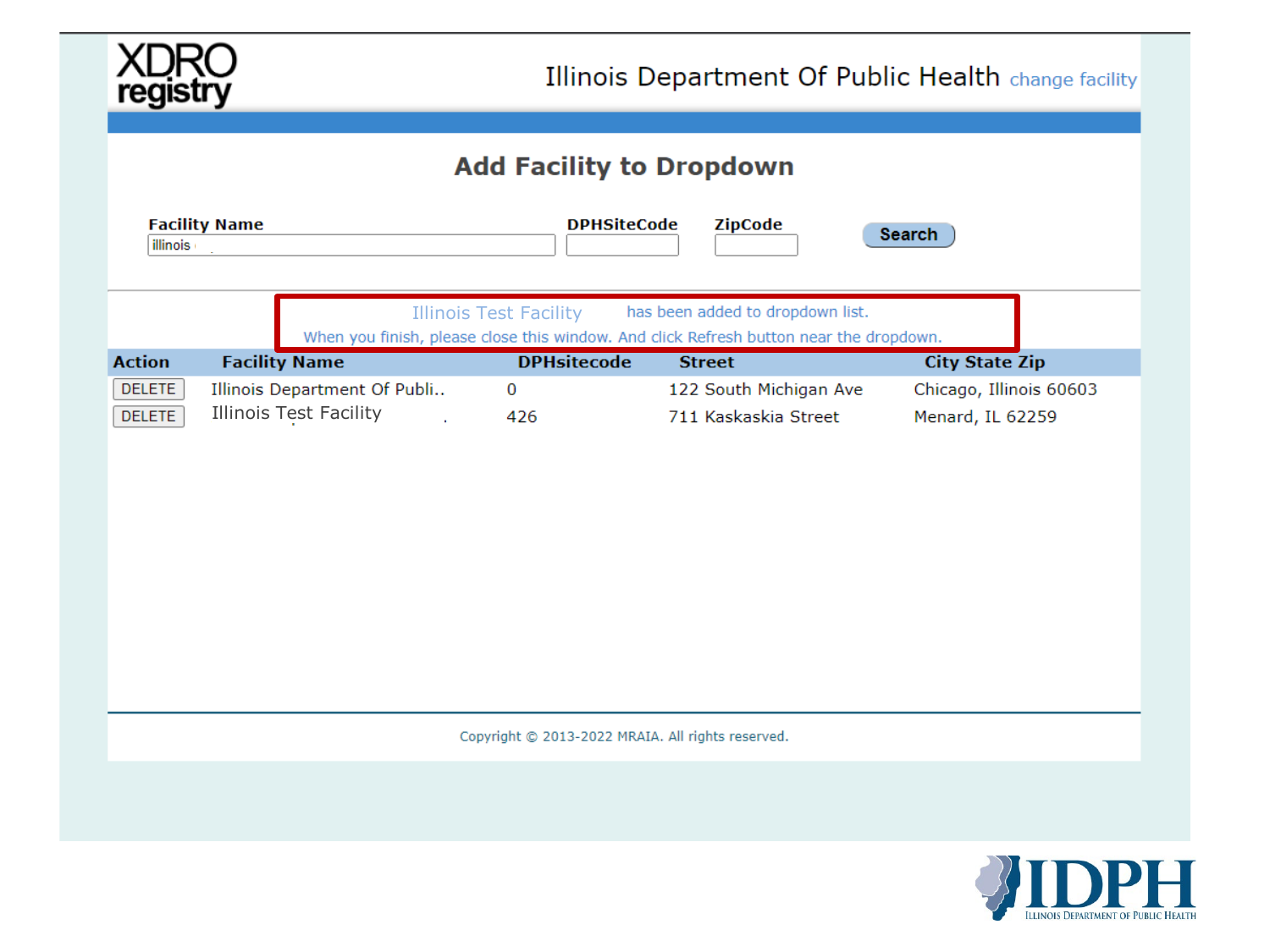

**SAVE DRAFT** 

**SUBMIT** 

#### **Comments**



Comments are not routinely monitored by IDPH. To communicate directly with IDPH, please email DPH.XDROregistry@Illinois.gov

**CANCEL** 





Refresh the dropdown list.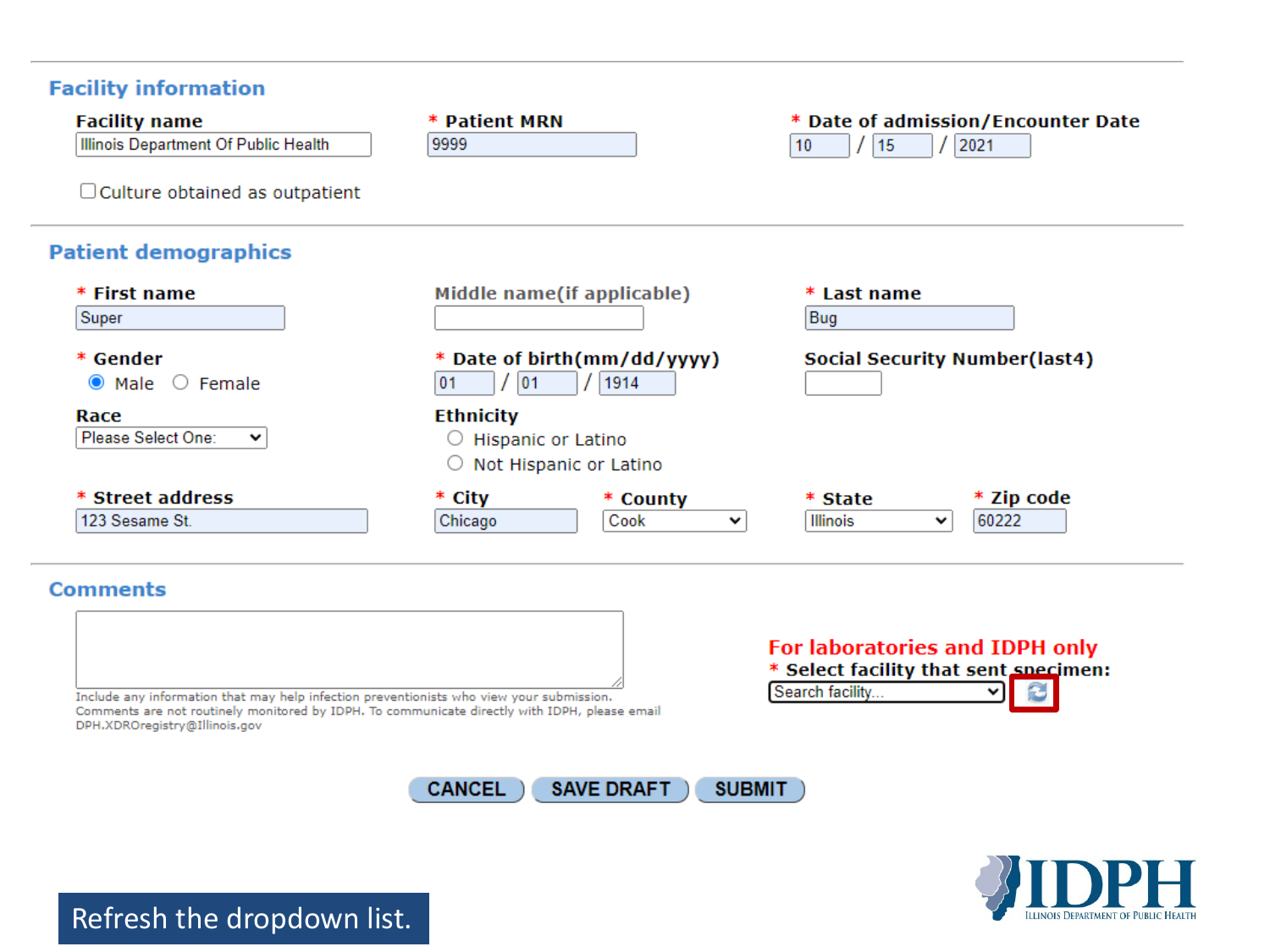



Select the new facility.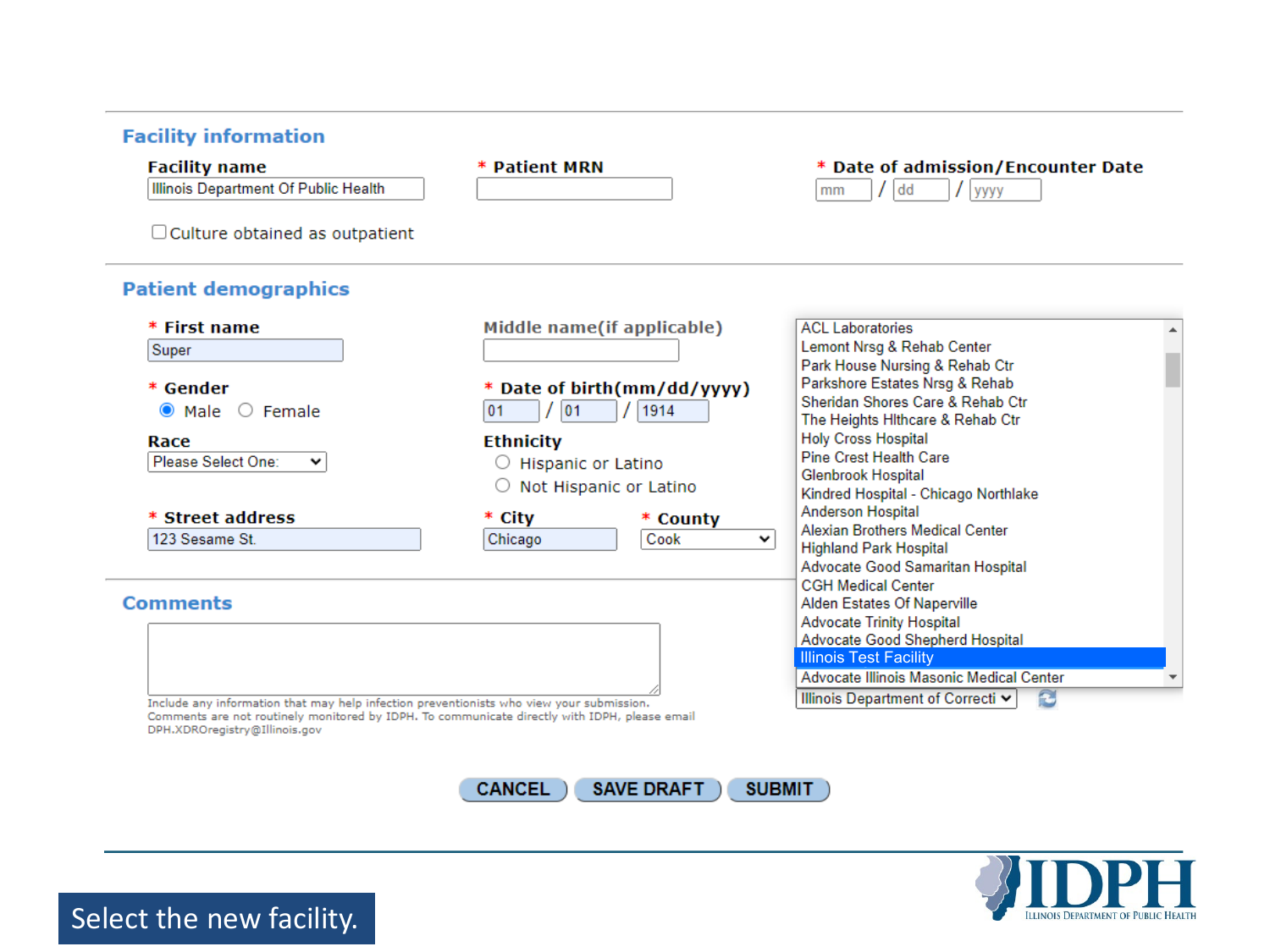#### **Facility information**



Include any information that may help infection preventionists who view your submission. Comments are not routinely monitored by IDPH. To communicate directly with IDPH, please email DPH.XDROregistry@Illinois.gov



Unknown Search facility Not found after search Not found after search



 $\overline{\mathbf{v}}$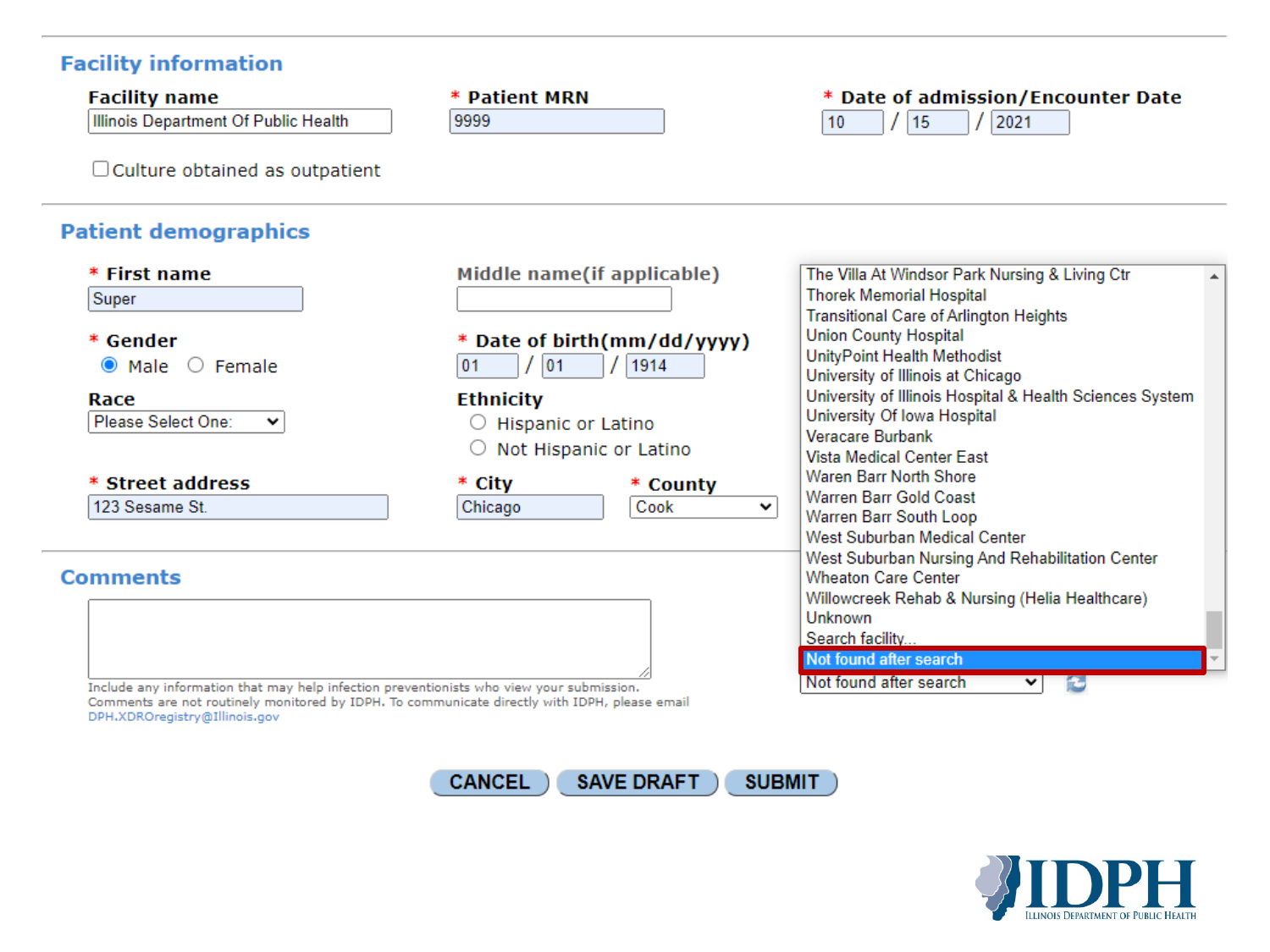

If you can't find a facility, put the facility name in the comments and contact the XDRO team to have the facility added. Note: Individual outpatient setting names are not listed. Please select 'Outpatient'.

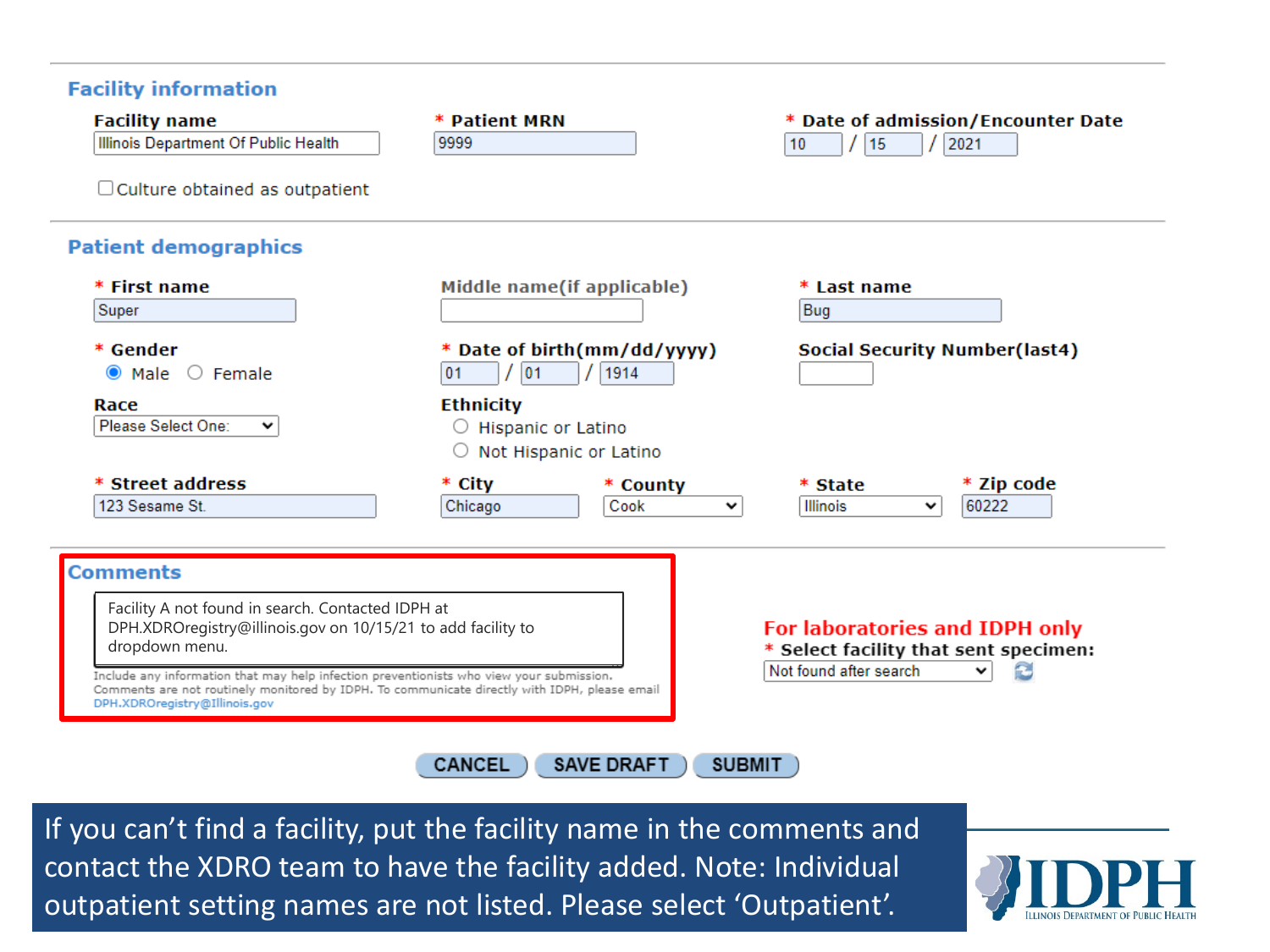#### **Facility information**

| <b>Facility name</b><br><b>Illinois Department Of Public Health</b> | * Patient MRN<br>9999                                                           | * Date of admission/Encounter Date<br>2021<br>15<br>10     |  |
|---------------------------------------------------------------------|---------------------------------------------------------------------------------|------------------------------------------------------------|--|
| $\Box$ Culture obtained as outpatient                               |                                                                                 |                                                            |  |
| <b>Patient demographics</b>                                         |                                                                                 |                                                            |  |
| * First name<br>Super                                               | Middle name(if applicable)                                                      | * Last name<br>Bug                                         |  |
| * Gender<br>$\circ$ Female<br>$\bullet$ Male                        | * Date of birth(mm/dd/yyyy)<br> 01<br>1914<br> 01                               | <b>Social Security Number(last4)</b>                       |  |
| Race<br>Please Select One:<br>$\check{ }$                           | <b>Ethnicity</b><br>$\circ$ Hispanic or Latino<br>Not Hispanic or Latino<br>( ) |                                                            |  |
| * Street address<br>123 Sesame St.                                  | * City<br>* County<br>Cook<br>Chicago<br>$\check{ }$                            | * Zip code<br>* State<br>60222<br>Illinois<br>$\checkmark$ |  |

#### **Comments**

Facility A not found in search. Contacted IDPH at DPH.XDROregistry@illinois.gov on 10/15/21 to add facility to dropdown menu.

Include any information that may help infection preventionists who view your submission. Comments are not routinely monitored by IDPH. To communicate directly with IDPH, please email DPH.XDROregistry@Illinois.gov

## For laboratories and IDPH only

\* Select facility that sent specimen:

Not found after search

ð ◡



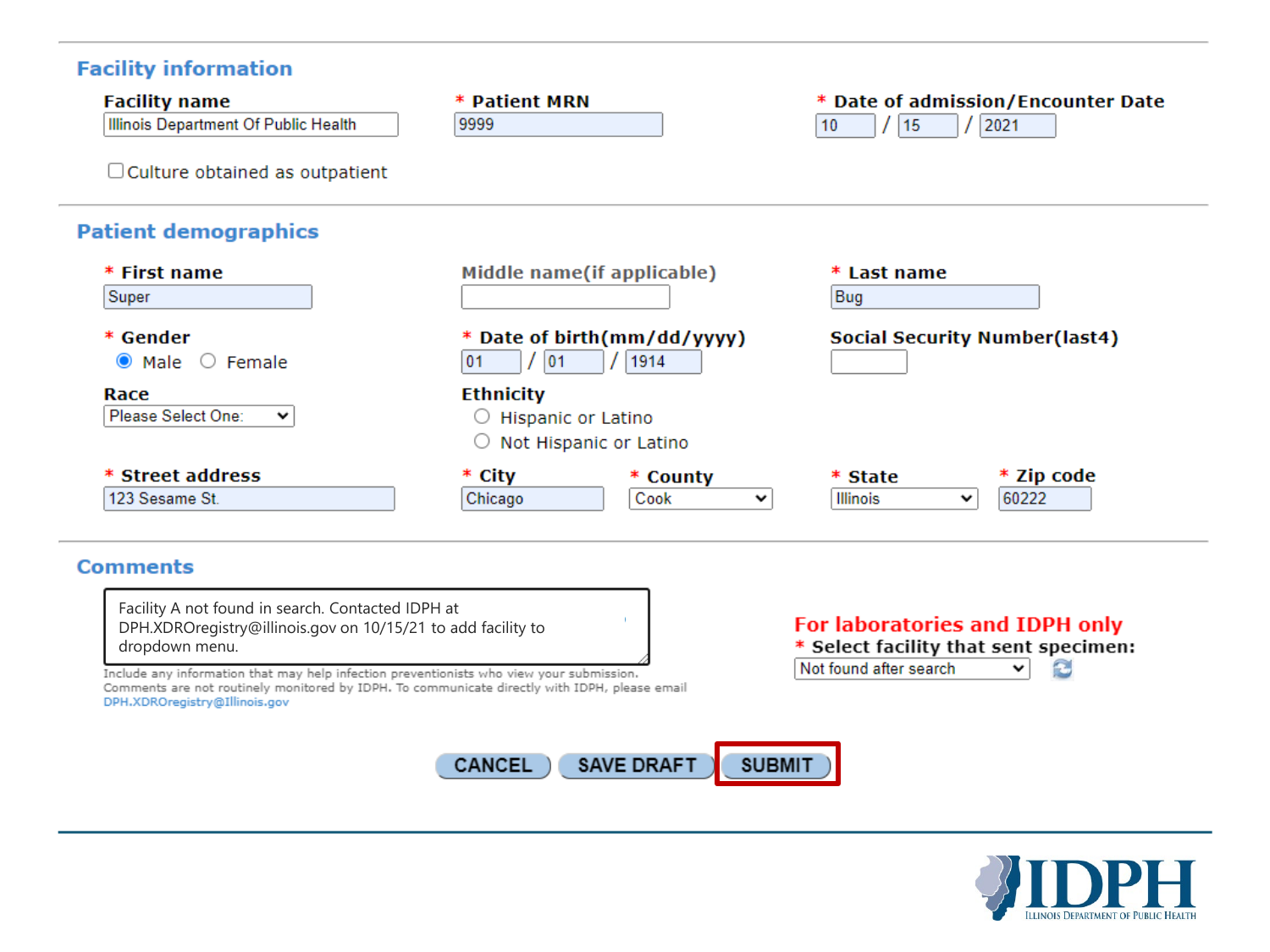

**Home Citations Help Go Back Logout** 

# **XDRO Report - Test Nursing Home**

#### **Patient information**

| <b>Patient name:</b> Smith, Jane                  | <b>MRN: 123456</b> | Admission date: 12/01/2019 |
|---------------------------------------------------|--------------------|----------------------------|
| <b>Date of birth: 01/01/1956</b>                  | SSN (last 4):      | <b>Gender:</b> female      |
| <b>Race:</b>                                      | <b>Ethnicity:</b>  |                            |
| Address: 123 Main Street, Chicago, Cook, IL 12345 |                    |                            |

#### **XDRO** culture information

| <b>Organism:</b> Klebsiella pneumoniae | <b>Culture date: 12/10/2019</b> |
|----------------------------------------|---------------------------------|
| <b>XDRO criterion:</b> Molecular test  | <b>Specimen source: Blood</b>   |
| Mechanism of resistance: KPC           |                                 |
| Comments:                              |                                 |

Submitted by Shannon Calus, 12/16/2019, Test Nursing Home



Copyright @ 2013-2019 MRAIA. All rights reserved.

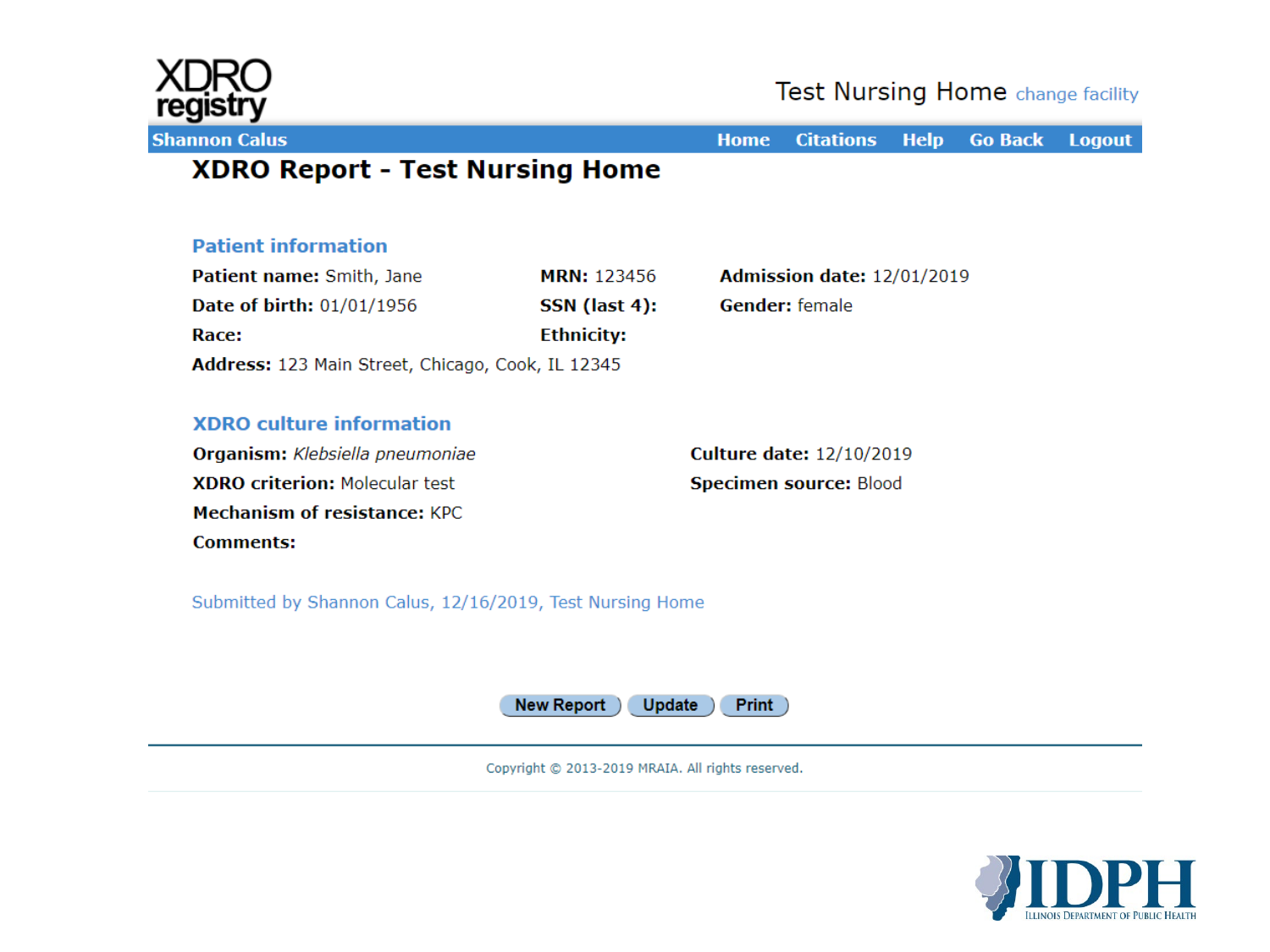

**Home Citations Help Go Back Logout** 

# **XDRO Report - Test Nursing Home**

#### **Patient information**

| <b>Patient name:</b> Smith, Jane                  | <b>MRN: 123456</b> | Admission date: 12/01/2019 |
|---------------------------------------------------|--------------------|----------------------------|
| <b>Date of birth: 01/01/1956</b>                  | SSN (last 4):      | <b>Gender:</b> female      |
| <b>Race:</b>                                      | <b>Ethnicity:</b>  |                            |
| Address: 123 Main Street, Chicago, Cook, IL 12345 |                    |                            |

#### **XDRO** culture information

Organism: Klebsiella pneumoniae **Culture date: 12/10/2019 XDRO criterion: Molecular test** Specimen source: Blood Mechanism of resistance: KPC **Comments:** Submitted by Shannon Calus, 12/16/2019, Test Nursing Home

> New Report Update **Print**

Copyright @ 2013-2019 MRAIA. All rights reserved.